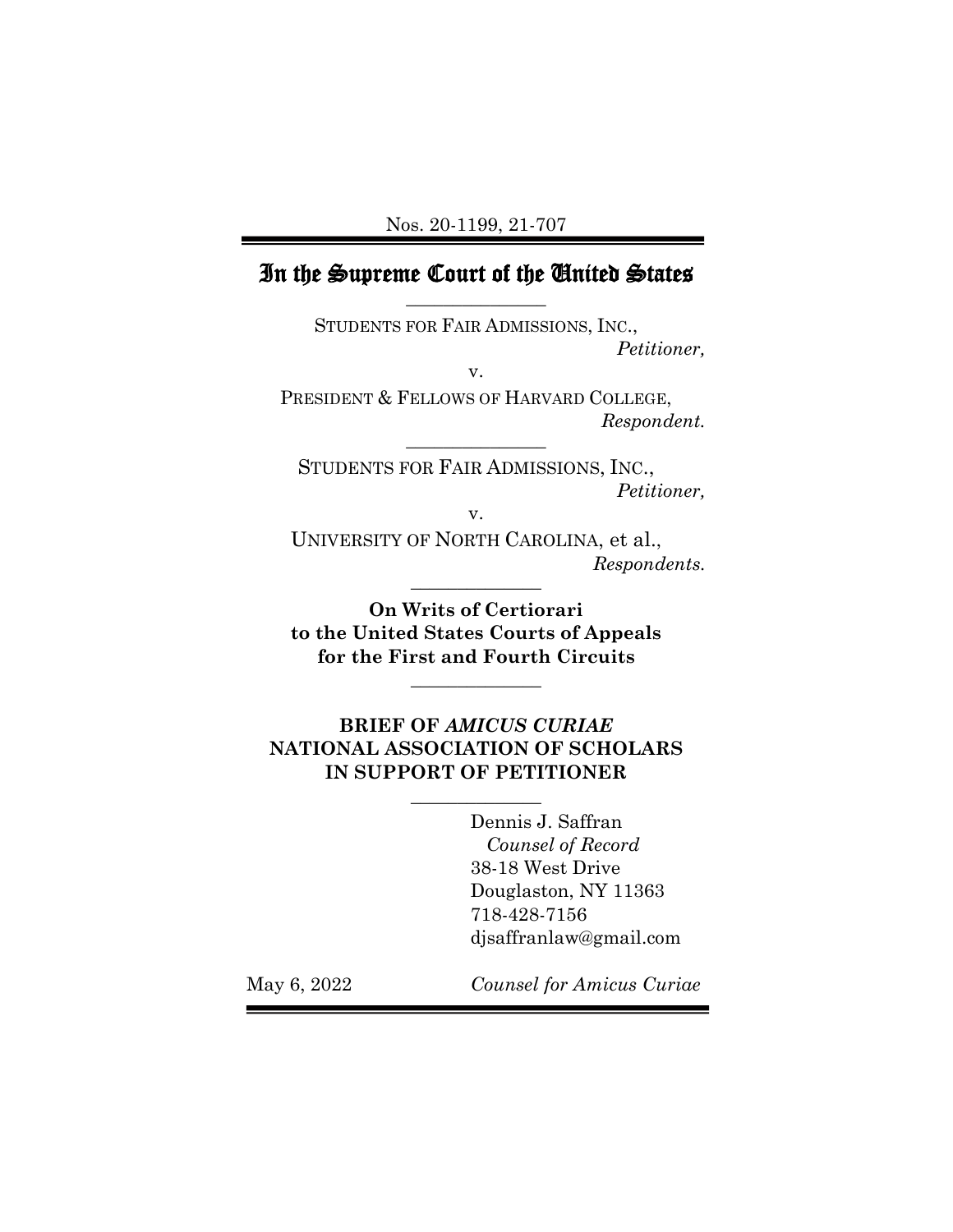# **TABLE OF CONTENTS**

| INTEREST OF AMICUS CURIAE 1                                                                                                                                                                                                                             |
|---------------------------------------------------------------------------------------------------------------------------------------------------------------------------------------------------------------------------------------------------------|
|                                                                                                                                                                                                                                                         |
|                                                                                                                                                                                                                                                         |
| Ι.<br>The Court Should Overrule <i>Grutter</i> Because<br>the Use of Race to Achieve Diversity Has Led<br>Not to Cross-Cultural Intellectual Stimulation<br>and Understanding But to "Neo-Segregation."4                                                |
| The Court Should Overrule Grutter Because<br>$\Pi$ .<br>the Burden of Race-Conscious Admissions Now<br>Falls Largely on Asian-Americans, Another<br>Historically Victimized Racial Minority                                                             |
| III. Historical Evidence that Harvard's Holistic<br>Admissions Policies That Were Embraced in<br><i>Bakke</i> and <i>Grutter</i> Were Instituted to Exclude<br>Jews, Who Were Stereotyped in Much the Same<br>Way as Asians are Today, Shows That Those |
|                                                                                                                                                                                                                                                         |

i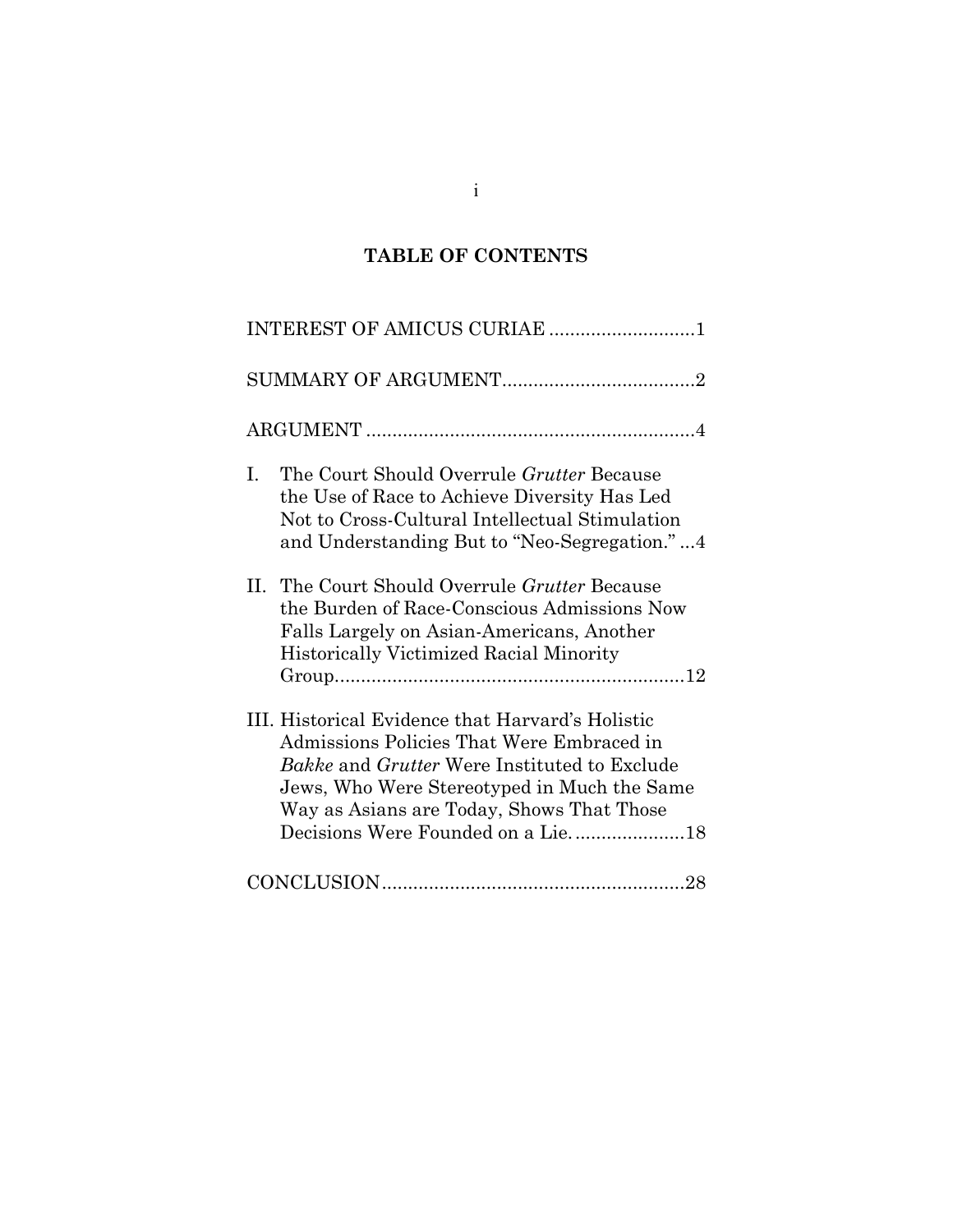## **TABLE OF AUTHORITIES**

# **Cases**

| City of Richmond v. J. A. Croson Co.,                                                                                                  |
|----------------------------------------------------------------------------------------------------------------------------------------|
| FCC v. Fox TV Stations, Inc.,                                                                                                          |
| Fisher v. Univ. of Tex. at Austin,<br>570 U.S. 297 (2013) ("Fisher I") 10, 11                                                          |
| Fisher v. Univ. of Tex. at Austin,<br>579 U.S. 365 (2016) ("Fisher II") 2, 10, 11, 12                                                  |
| Grutter v. Bollinger,<br>137 F. Supp. 2d 821 (E.D. Mich. 2001),<br>rev'd in part and vacated in part,<br>288 F.3d 732 (6th Cir. 2002), |
| Grutter v. Bollinger, 539 U.S. 306 (2003)passim                                                                                        |
| Keyishian v. Board of Regents,                                                                                                         |
| Planned Parenthood of Southeastern Pa. v. Casey,                                                                                       |
| Ramos v. Louisiana,                                                                                                                    |
| Regents of the Univ. of Cal. v. Bakke,                                                                                                 |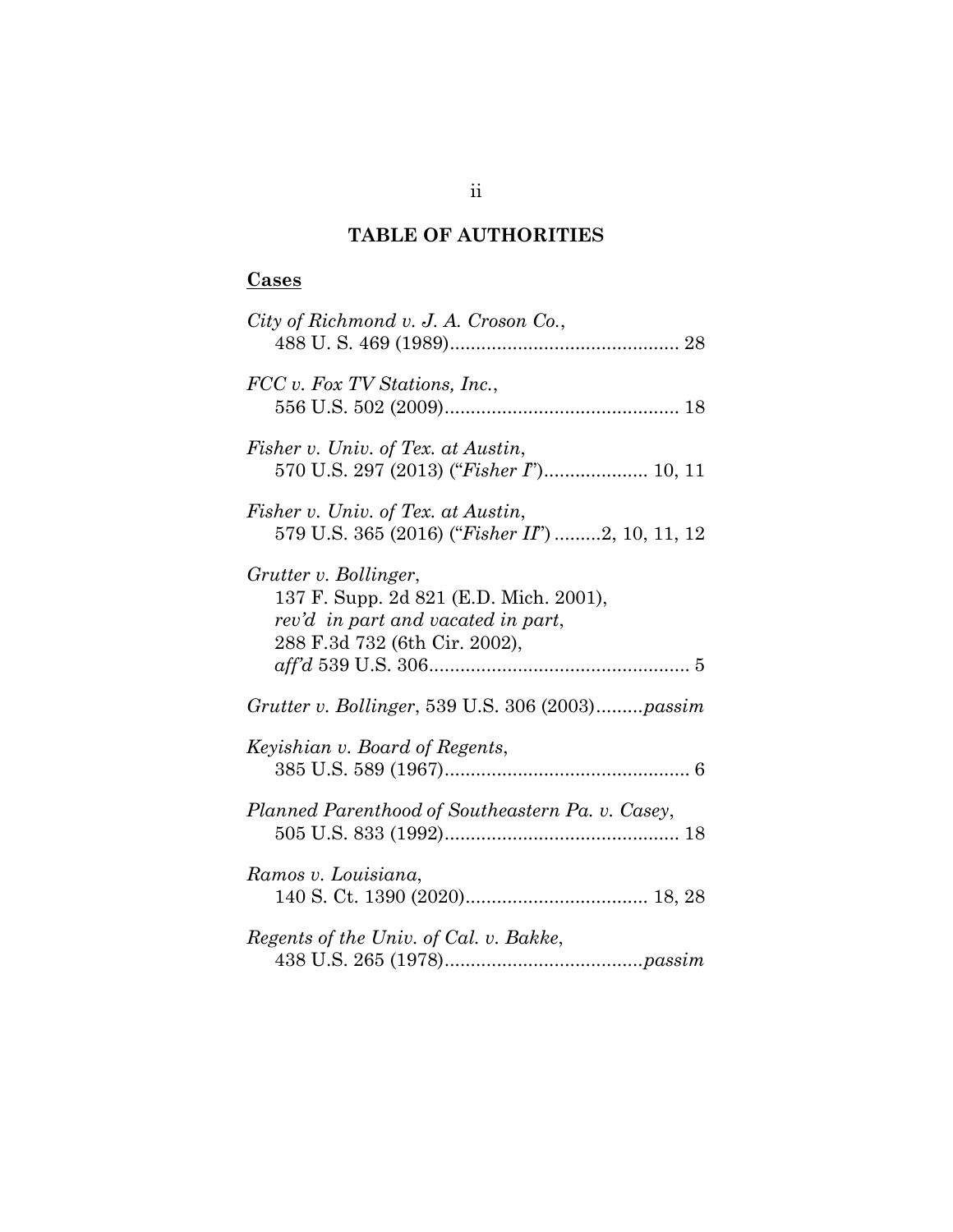| Schuette v. Coal. to Defend Affirmative Action,        |  |
|--------------------------------------------------------|--|
|                                                        |  |
| Vill. of Arlington Heights v. Metro. Hous. Dev. Corp., |  |

## **Statutes**

# **Other Authorities**

| Abby Budiman and Neil G. Ruiz, Pew Rsch. Ctr.,           |
|----------------------------------------------------------|
| Key Facts About Asian Americans, a Diverse               |
| and Growing Population (2021),                           |
| https://www.pewresearch.org/fact-tank/2021/              |
| 04/29/key-facts-about-asian-americans/ 13                |
| Alan M. Dershowitz & Laura Hanft,                        |
| Affirmative Action and the Harvard College               |
| Diversity Discretion Model:                              |
| Paradigm or Pretext?,                                    |
|                                                          |
| Anemona Hartocollis, <i>Colleges Celebrate Diversity</i> |
| With Separate Commencements,                             |
|                                                          |
|                                                          |

# iii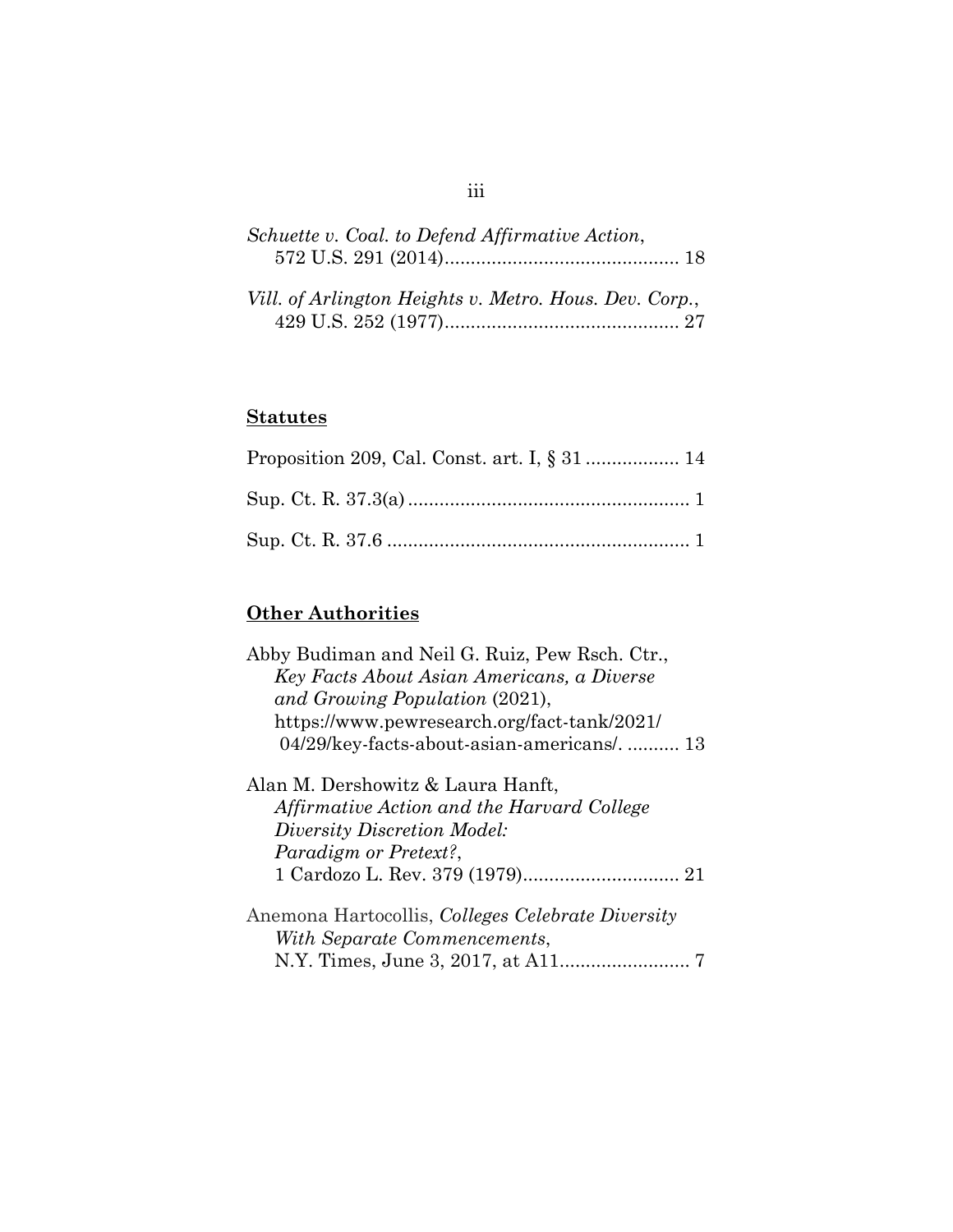| Brief for Respondents, <i>Fisher v. Univ.</i> of Texas at<br>Austin, 570 U.S. 297 (2013) (No. 11-345) 11                                                                                              |
|-------------------------------------------------------------------------------------------------------------------------------------------------------------------------------------------------------|
| Brief of Columbia University, Harvard University<br>et al. as Amici Curiae,<br>Regents of the Univ. of Cal. v. Bakke,<br>438 U.S. 265 (1978) (No. 76-811),<br>1977 U.S. S. Ct. Briefs LEXIS 128 5, 19 |
| Brief of Harvard University et al. as Amici Curiae<br>Supporting Respondents, Grutter v. Bollinger,<br>539 U.S. 306 (2003) (No. 02-241), 2003 U.S. S. Ct.                                             |
| Daniel Golden, The Price of Admission:<br>How America's Ruling Class Buys Its Way into<br>Elite Colleges – and Who Gets Left Outside the                                                              |
| Dennis Saffran, Fewer Asians Need Apply,<br>City J., Winter 2016, at 38,<br>https://www.city-journal.org/html/fewer-asians-                                                                           |
| Dion J. Pierre & Peter W. Wood,<br>Neo-Segregation at Yale (2019),<br>https://www.nas.org/storage/app/media/<br>Reports/NeoSeg%20at%20Yale/                                                           |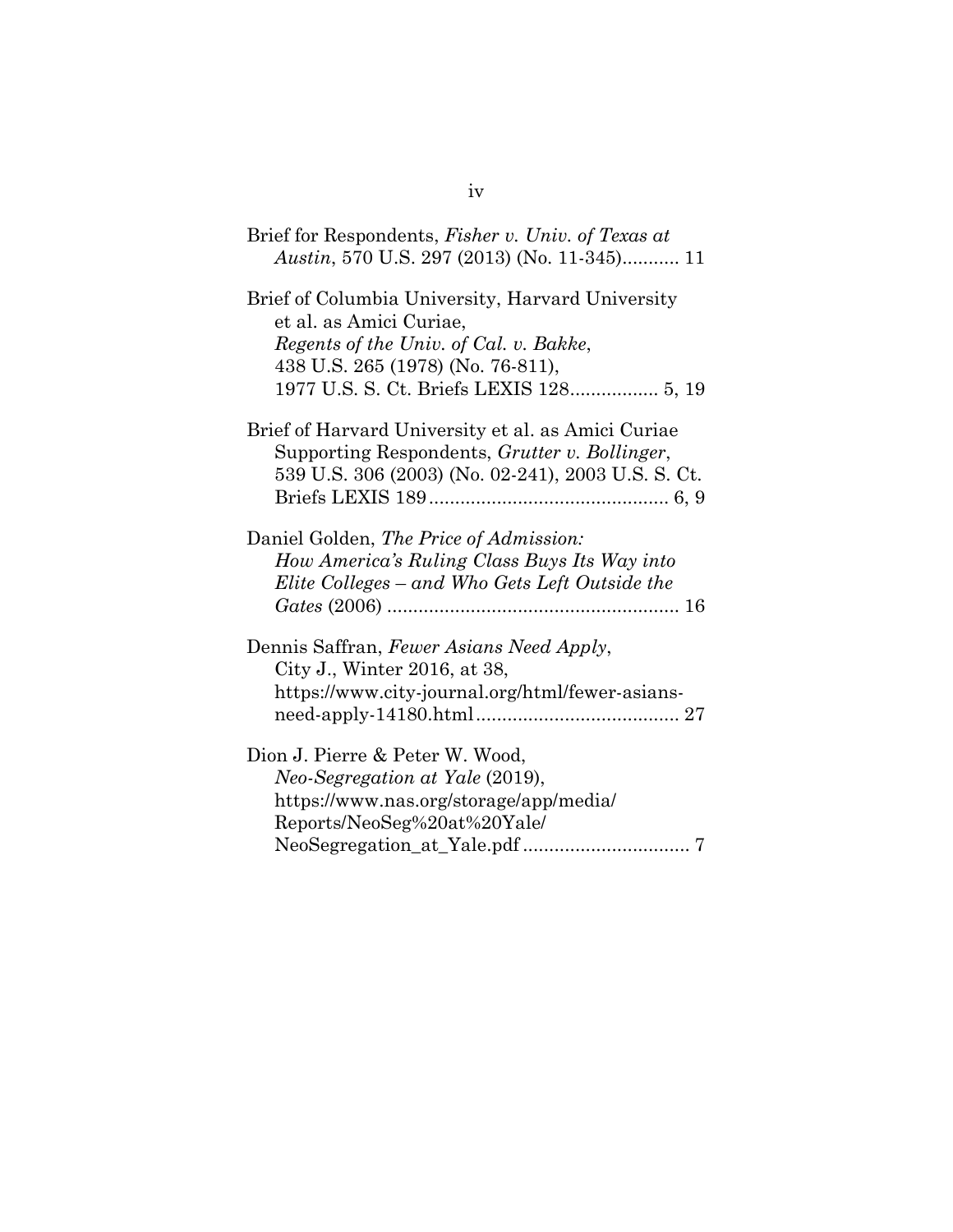| Dion J. Pierre,<br>Demands for Segregated Housing at Williams<br>College Are Not News,<br>Nat'l Rev. (May 8, 2019),<br>https://www.nationalreview.com/2019/05/america<br>n-colleges-segregated-housing-graduation-                                                                   |
|--------------------------------------------------------------------------------------------------------------------------------------------------------------------------------------------------------------------------------------------------------------------------------------|
| Dustin Barnes, Columbia University Offering<br>Graduation Ceremonies Based on Race,<br><i>Ethnicity, Income Status,</i>                                                                                                                                                              |
| Frederick L. Smyth & John J. McArdle,<br>Ethnic and Gender Differences in Science<br>Graduation Rates at Selective Colleges with<br><i>Implications for Admissions Policy and College</i><br>Choice, 45 Rsch. Higher Educ. 353 (2004),<br>https://link.springer.com/article/10.1023/ |
| Heather Mac Donald,                                                                                                                                                                                                                                                                  |
| Jerome Karabel, The Chosen:<br>The Hidden History of Admission and Exclusion<br>at Harvard, Yale and Princeton (2005) 21                                                                                                                                                             |
| Nat'l Ass'n of Scholars, Separate but Equal, Again:<br>Neo-Segregation in American Higher Education,<br>https://www.nas.org/reports/separate-                                                                                                                                        |

v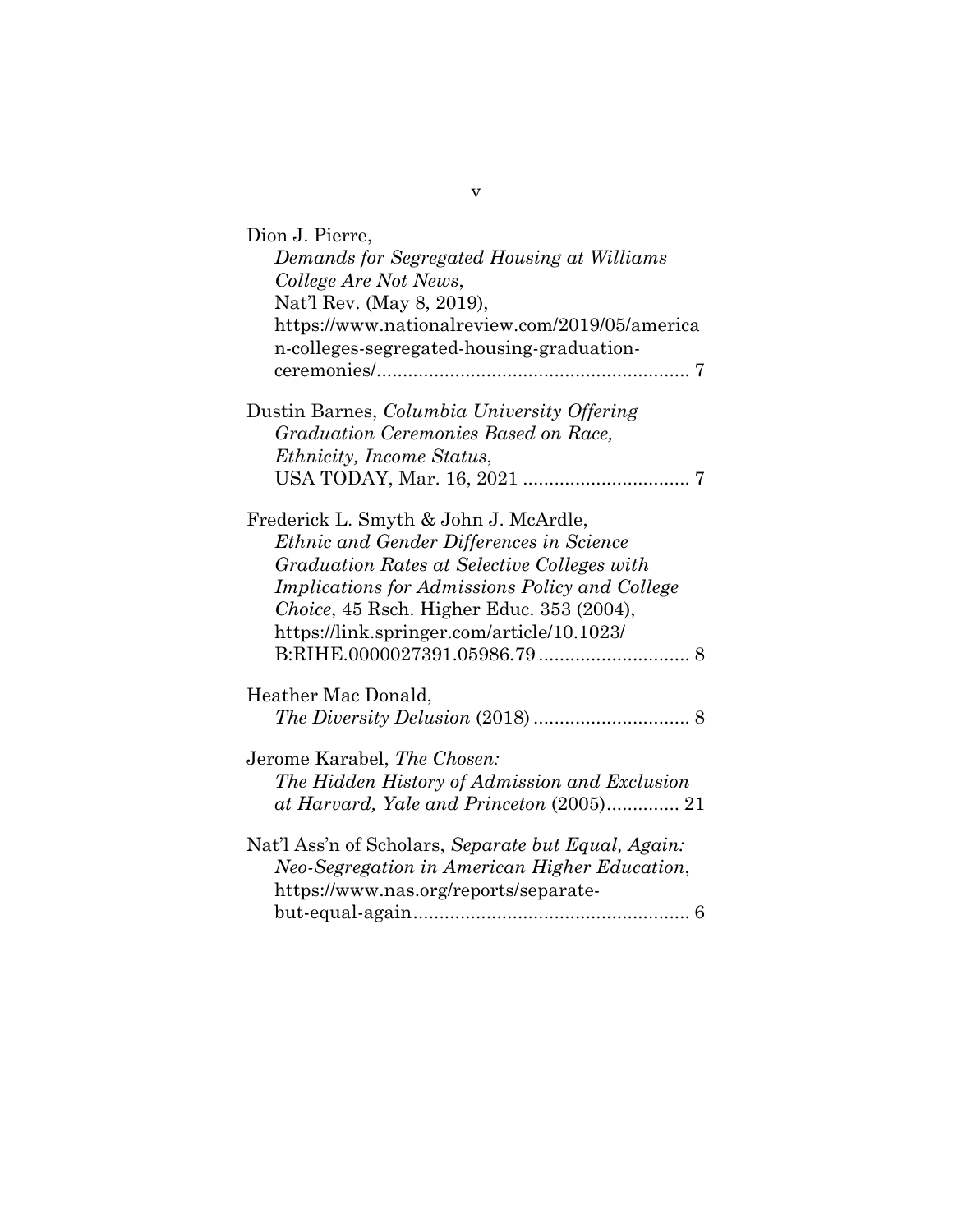| Peter Arcidiacono, Esteban M. Aucejo & Ken                                                                                                                                                                                              |
|-----------------------------------------------------------------------------------------------------------------------------------------------------------------------------------------------------------------------------------------|
| Spenner, What Happens After Enrollment?                                                                                                                                                                                                 |
| An Analysis of the Time Path of Racial                                                                                                                                                                                                  |
| Differences in GPA and Major Choice,                                                                                                                                                                                                    |
| IZA J. Lab. Econ 1:5, Oct. 2012,                                                                                                                                                                                                        |
| https://izajole.springeropen.com/track/pdf/                                                                                                                                                                                             |
|                                                                                                                                                                                                                                         |
| Peter Arcidiacono, Esteban M. Aucejo                                                                                                                                                                                                    |
| & V. Joseph Hotz, University Differences                                                                                                                                                                                                |
| in the Graduation of Minorities in Stem Fields:                                                                                                                                                                                         |
| <i>Evidence from California</i> (Nat'l Bureau of Econ.                                                                                                                                                                                  |
| Rsch. Working Paper 18799, 2013),                                                                                                                                                                                                       |
| https://www.nber.org/papers/w18799  8, 9                                                                                                                                                                                                |
| Pew Rsch. Ctr., Asian Population in U.S. Nearly<br>Doubled Between 2000 and 2019 and is Projected<br>to Surpass 46 Million by $2060$ (2021),<br>https://www.pewresearch.org/fact-tank/2021/<br>04/29/key-facts-about-asian-americans/ft |
| 2021-09-02_asianamericankeyfacts_01/ 13                                                                                                                                                                                                 |
| Richard Sander & Stuart Taylor, Jr.,                                                                                                                                                                                                    |
| Mismatch: How Affirmative Action Hurts                                                                                                                                                                                                  |
| Students It's Intended to Help, and Why                                                                                                                                                                                                 |
|                                                                                                                                                                                                                                         |
| Robert D. Mare,                                                                                                                                                                                                                         |
| Holistic Review in Freshman Admissions at the                                                                                                                                                                                           |
| University of California - Los Angeles                                                                                                                                                                                                  |
| (May 27, 2014) (unpublished report)  14                                                                                                                                                                                                 |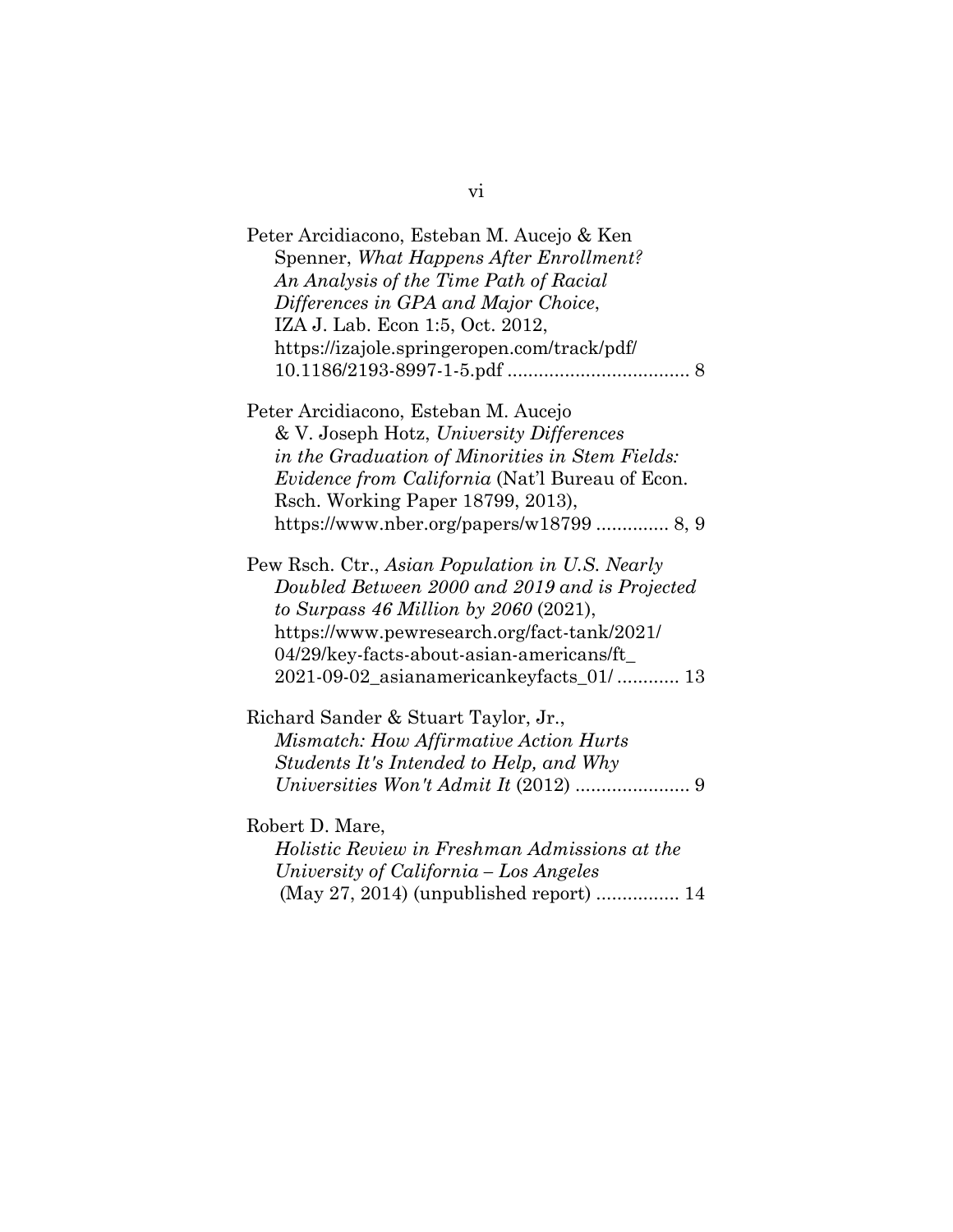| Rogers Elliott et al., The Role of Ethnicity in<br>Choosing and Leaving Science in Highly Selective<br>Admissions, 37 Rsch. Higher Educ. 681 (1996),<br>https://link.springer.com/article/10.1007 |
|---------------------------------------------------------------------------------------------------------------------------------------------------------------------------------------------------|
| Ron Unz, The Myth of American Meritocracy:<br>How Corrupt are Ivy League Admissions?,<br>The American Conservative, Dec. 2012, 14,<br>https://bit.ly/3MPKMJO  21, 25                              |
| Thomas J. Espenshade & Chang Y. Chung,<br>The Opportunity Cost of Admission Preferences<br>at Elite Universities,                                                                                 |
| U.S. Census Bureau,<br>Asian American and Pacific Islander Heritage<br>Month: May 2022 (Apr. 18, 2022),<br>https://www.census.gov/newsroom/facts-for-<br>features/2022/asian-american-pacific-    |
| Wikipedia, Demographics of Asian Americans,<br>https://en.wikipedia.org/wiki/Demographics                                                                                                         |
| William G. Bowen,<br>Admissions and the Relevance of Race,<br>Princeton Alumni Wkly., Sept. 26, 1977, at 7  4                                                                                     |

# vii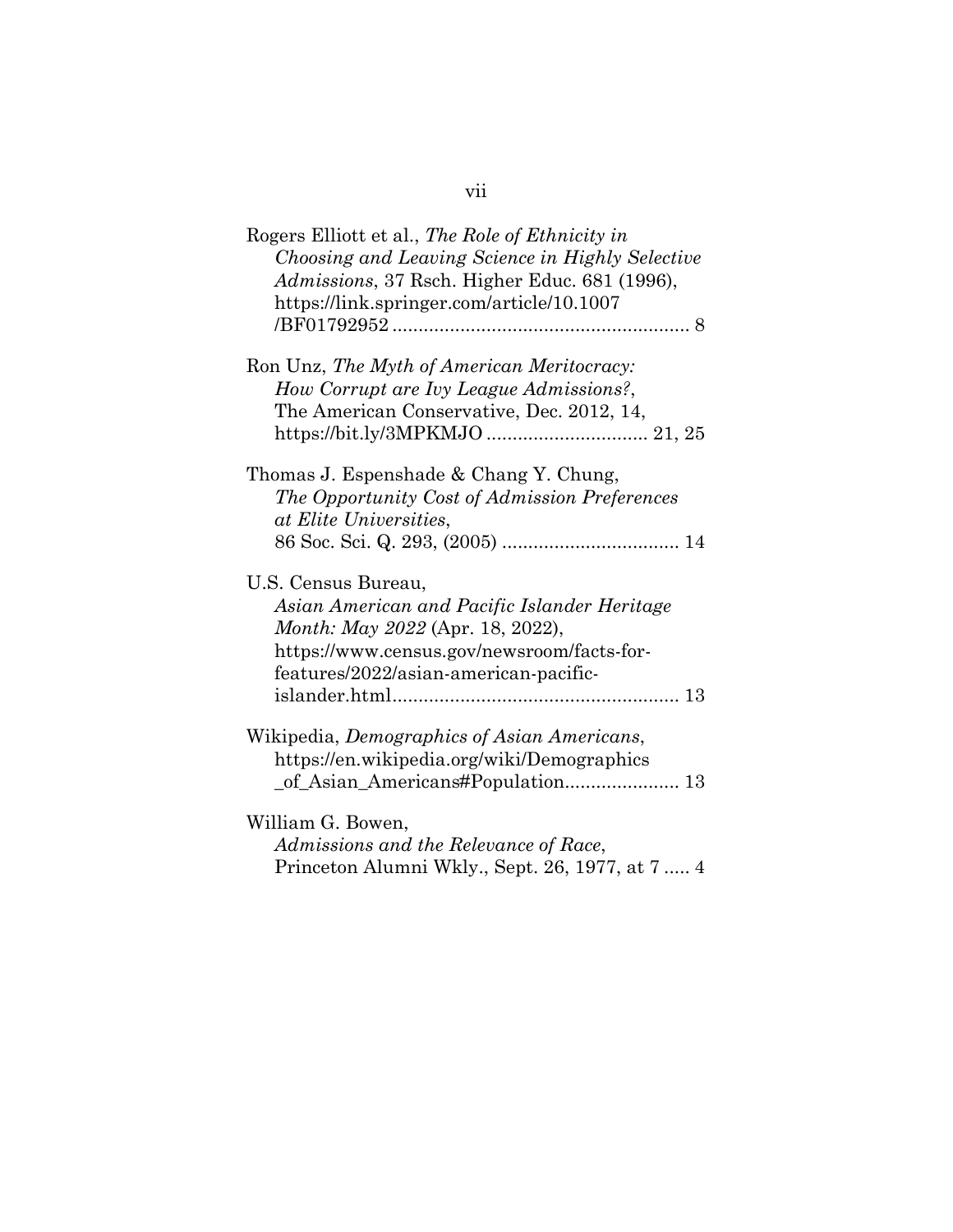### **INTEREST OF AMICUS CURIAE***[1](#page-8-1)*

<span id="page-8-0"></span>Amicus Curiae National Association of Scholars ("NAS") is an independent membership association of academics, including professors, graduate students, administrators and trustees, that works to foster intellectual freedom and to sustain the traditions of intellectual integrity and individual merit in America's colleges and universities.

In pursuit of this mission NAS has produced scholarship directly relevant to the argument of petitioner Students for Fair Admissions ("SFFA") that the Court should overrule the holding in *Grutter v. Bollinger*, 539 U.S. 306 (2003), that student diversity is a compelling interest justifying the use of race as a factor in admissions. As set forth in the Argument below, NAS has found that the emphasis on diversity first touted by respondent Harvard in its *amicus* brief in *Regents of the Univ. of Cal. v. Bakke*, 438 U.S. 265 (1978), and adopted in the lead opinion of Justice Powell there, and then by the Court in *Grutter*, has not led to the ideal of cross-cultural stimulation contemplated by the Court. Rather, it has paradoxically contributed to just the reverse: a world of "neo-segre-

<span id="page-8-1"></span><sup>1</sup> Pursuant to Rule 37.6, *amicus curiae* affirms that no counsel for a party authored this brief in whole or in part, and no person other than *amicus curiae*, its members, and its counsel has made a monetary contribution to the preparation or submission of the brief.

Petitioner and all respondents have submitted letters to the Clerk pursuant to Rule 37.3(a) granting blanket consent to *amicus curiae* briefs .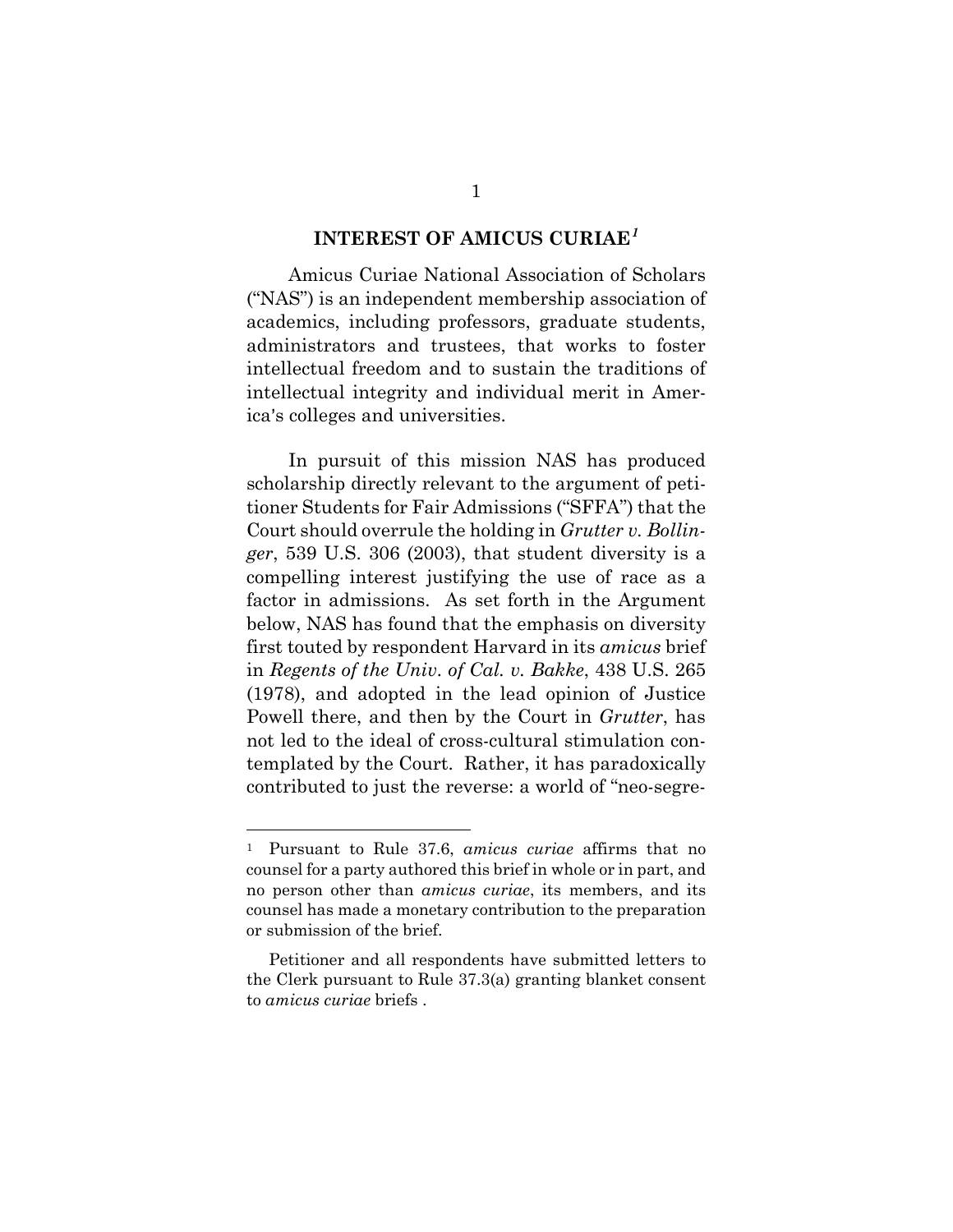gation" on campus featuring separate graduations, separate dorms and even separate classes.

### **SUMMARY OF ARGUMENT**

<span id="page-9-0"></span>The Court should overrule the *Grutter* holding that student diversity is a compelling interest justifying race-based admissions because in practice it has led not to interracial understanding but to a new segregation; because in our multiracial society it now burdens not the white majority but Asian-Americans, another historically marginalized racial minority; and because the Harvard admissions plan hailed as a model of diversity in *Bakke* and *Grutter* was in fact tainted in bigotry from its inception.

In *Bakke* Justice Powell spoke of diversity as fostering a cross-racial "atmosphere of speculation, experiment and creation" and the Court majority echoed that view in *Grutter*. But the reality of campus diversity in 2022 is sadly different from this ideal. Rather, the dream of integration has given way to a regime of "neo-segregation" featuring separate dorms, separate graduations, and even de facto segregated classes. Further, contemporary diversity now "turns affirmative action on its head," *Fisher v. Univ. of Tex. at Austin*, 579 U.S. 365, 391, 419 (2016) ("*Fisher II*") (Alito, J., dissenting), in two ways. Rather than providing disadvantaged minorities with a leg up while enriching others with their diverse perspectives, it now largely benefits middle and upper middle class minority students but encourages them to segregate by race.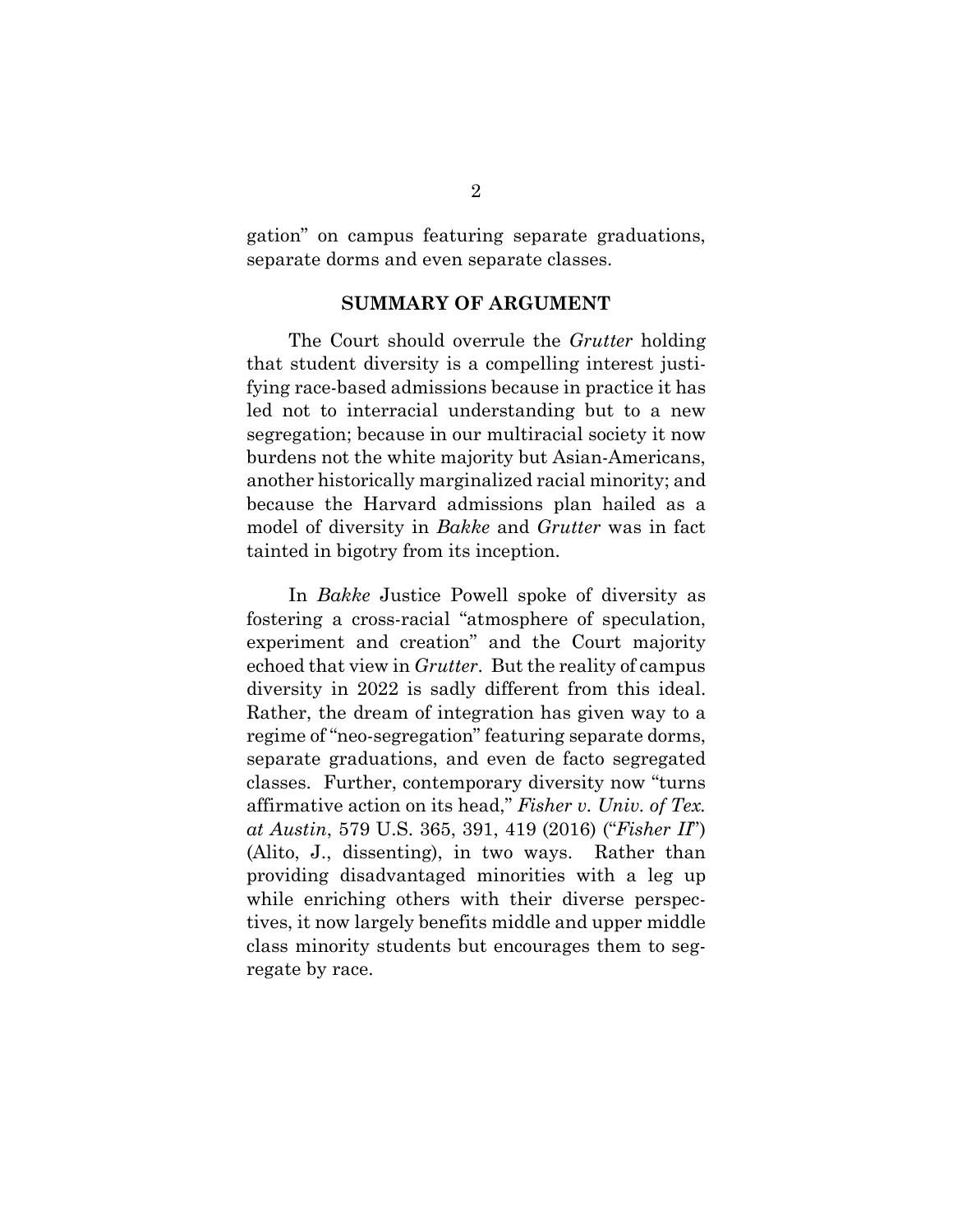The enormous growth of the Asian-American population since *Bakke* and *Grutter*, and the resulting transformation of America from an essentially biracial society to a multiracial one, also casts doubt on the continued adherence to those precedents, for there is strong evidence that the cost of racial preferences is now largely borne by Asians. Studies at Harvard and other colleges have found that up to 80 percent of slots awarded to African-American and Hispanic students under preferential admissions come from Asian-Americans rather than whites. That this would be so even though there are many more white than Asian applicants suggests that in deciding who must give up their seats in the name of racial diversity, admissions officers may ironically fall victim to implicit racial bias against Asians. Thus raceconscious admission, once a tool for combatting racial bias, now provokes it.

Finally, *Bakke* and *Grutter* are tainted by their reliance on the very admissions system which Respondent Harvard defends here, when in fact that system was instituted to exclude Jews, who were stereotyped in much the same way as Asians are today, and there are uncanny parallels between the imposition of a de facto Jewish quota under the system in the 1920's and the Asian admission experience since the 1990's.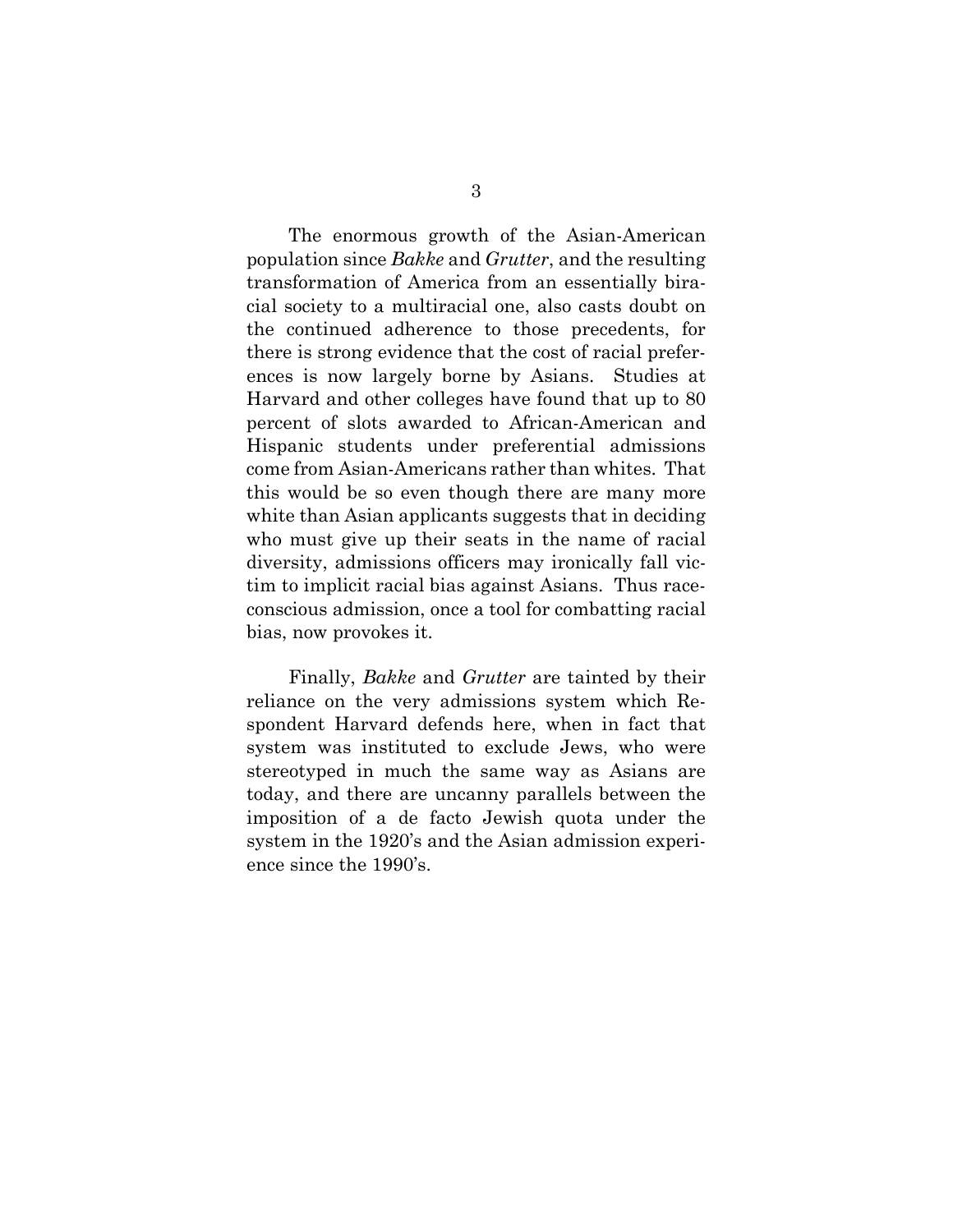#### **ARGUMENT**

## <span id="page-11-1"></span><span id="page-11-0"></span>**I. The Court Should Overrule** *Grutter* **Because the Use of Race to Achieve Diversity Has Led Not to Cross-Cultural Intellectual Stimulation and Understanding But to "Neo-Segregation."**

In his controlling opinion in *Bakke* that was later adopted by the Court in *Grutter*, 506 U.S. at 325, Justice Powell held that only one potential institutional interest was compelling enough to justify consideration of race in college admissions: "the educational benefits that flow from an ethnically diverse student body." *Bakke*, 438 U.S. at 306. Justice Powell summarized these benefits as consisting of "[t]he atmosphere of 'speculation, experiment and creation' [that is] so essential to the quality of higher education," citing the statement of former Princeton University President William G. Bowen that "students of . . . different races . . . learn from their differences and . . . stimulate one another to reexamine even their most deeply held assumptions." *Id.* at 312 & n.48 (citing William G. Bowen, *Admissions and the Relevance of Race*, Princeton Alumni Wkly., Sept. 26, 1977, at 7, 9).

Embracing this diversity rationale for race-conscious admissions, the *Grutter* Court similarly described the "educational benefits that diversity is designed to produce" as "promot[ing] 'cross-racial understanding'" and "break[ing] down racial stereotypes." 539 U.S. at 330 (quoting *Grutter v. Bollinger*, 137 F. Supp. 2d 821, 850 (E.D. Mich. 2001), *rev'd in*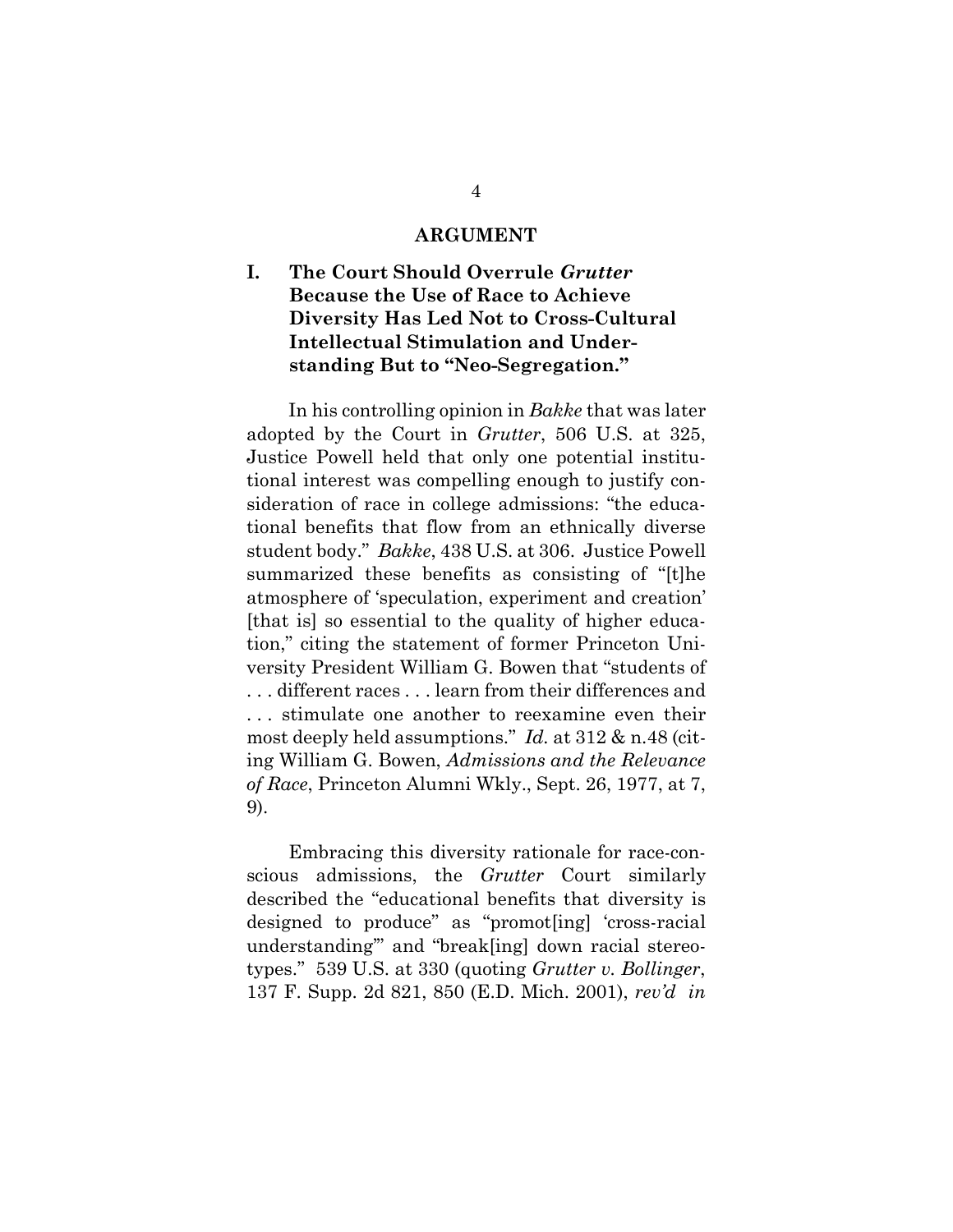*part and vacated in part*, 288 F.3d 732 (6th Cir. 2002), *aff'd* 539 U.S. 306). "<sup>"</sup>[C]lassroom discussion is livelier, more spirited, and simply more enlightening and interesting' when the students have 'the greatest possible variety of backgrounds'," the Court stated. 539 U.S. at 330 (quoting 137 F. Supp. 2d at 849).

Justice Powell's *Bakke* opinion held out the Harvard admissions program as an example of such beneficial diversity, appending a summary of the program which was attached as an appendix to an *amicus* brief for Harvard and other elite schools in the case. 438 U.S. at 316-17, 321-24 (quoting and reprinting Brief of Columbia University, Harvard University et al. as Amici Curiae, *Regents of the Univ. of Cal. v. Bakke*, 438 U.S. 265 (1978) (No. 76-811), 1977 U.S. S. Ct. Briefs LEXIS 128, app. ["Harvard *Bakke* Amicus"]) ("A farm boy from Idaho can bring something to Harvard College that a Bostonian cannot offer. Similarly, a black student can usually bring something that a white person cannot offer.")

The rest of the Harvard *amicus* brief described diversity in the same vein, arguing that racial diversity, like diversity of experience and interests, "provides the most stimulating intellectual environment," and that "[m]inority students" expose others to "new and provocative points of view" and "new intellectual experiences." Brief of Columbia, Harvard et al. at 8, 13, 1977 U.S. S. Ct. Briefs LEXIS at \*6, \*14.

The *Grutter* Court also favorably cited the Harvard program, 506 U.S. at 335-39, and in an *amicus* brief in that case Harvard again spoke of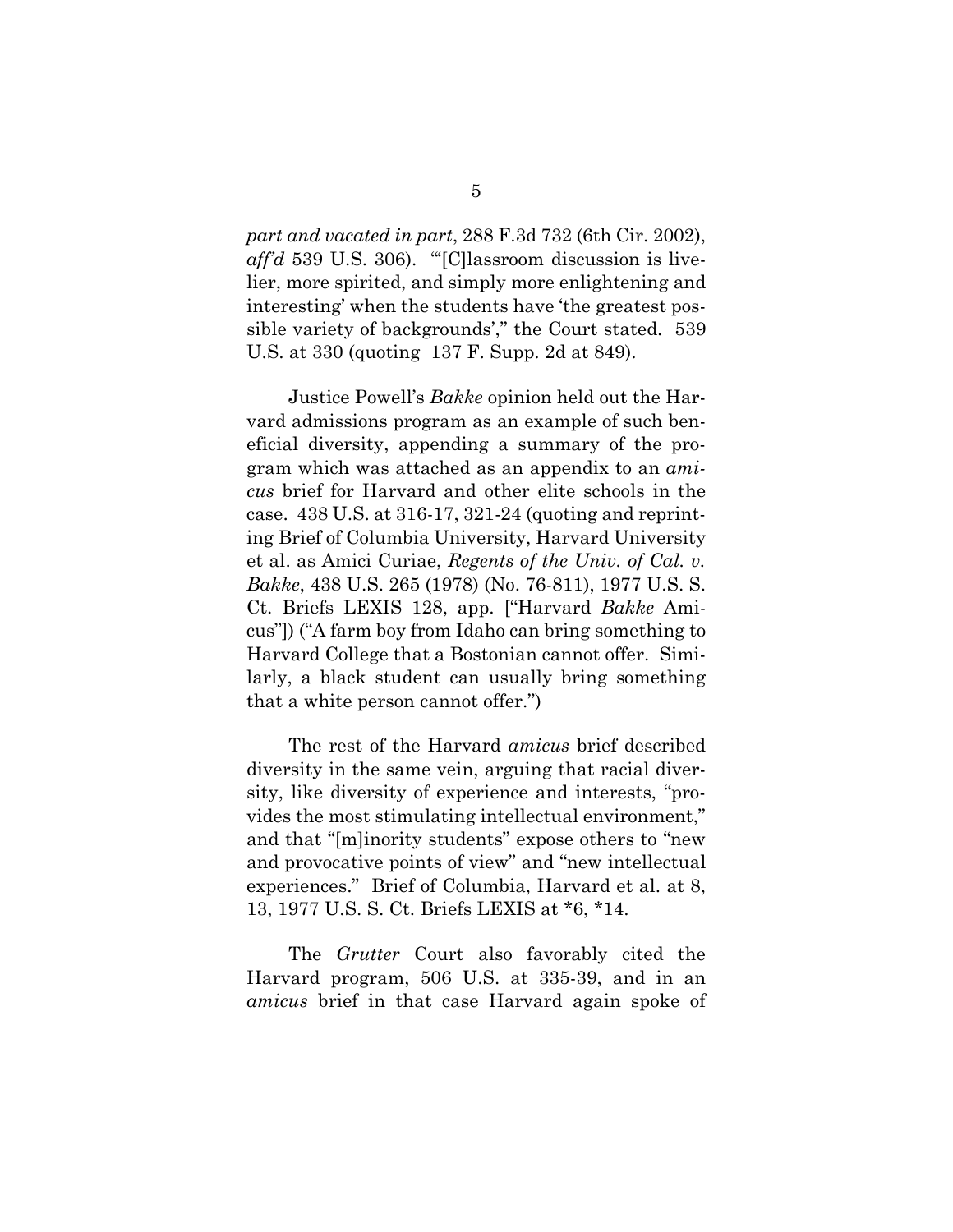racial diversity as fostering the "wide exposure to that robust exchange of ideas which discovers truth out of a multitude of tongues, rather than through any kind of authoritative selection." Brief of Harvard University et al. as Amici Curiae Supporting Respondents, *Grutter v. Bollinger*, 539 U.S. 306 (2003) (No. 02-241), 2003 U.S. S. Ct. Briefs LEXIS 189, at 12 (quoting *Keyishian v. Board of Regents*, 385 U.S. 589, 603 (1967) (internal quotations omitted)).

Harvard reiterates these arguments about the claimed "benefits that flow from diversity" in its brief in opposition to certiorari in the present case, Harvard Br. Opp'n Cert. 14, 34 (citing *Grutter*, 539 U.S. at 330, 330-32), as does UNC, UNC Br. Opp'n Cert. 4.

The reality of campus diversity in 2022 is sadly different from this ideal of interracial understanding and intellectual cross-pollination, however. As diversity advocates have focused increasingly on group identity rather than racial reconciliation in the years since *Bakke*, the dream of integration has given way to a regime of "neo-segregation" in America's colleges and universities, featuring separate graduations, separate dormitories and even de facto segregated classes.

NAS recently completed a comprehensive study of this phenomenon at 173 schools, including a booklength report on the experience at Yale University. *Separate but Equal, Again: Neo-Segregation in American Higher Education*, https://www.nas.org/reports/ separate-but-equal-again; Dion J. Pierre & Peter W.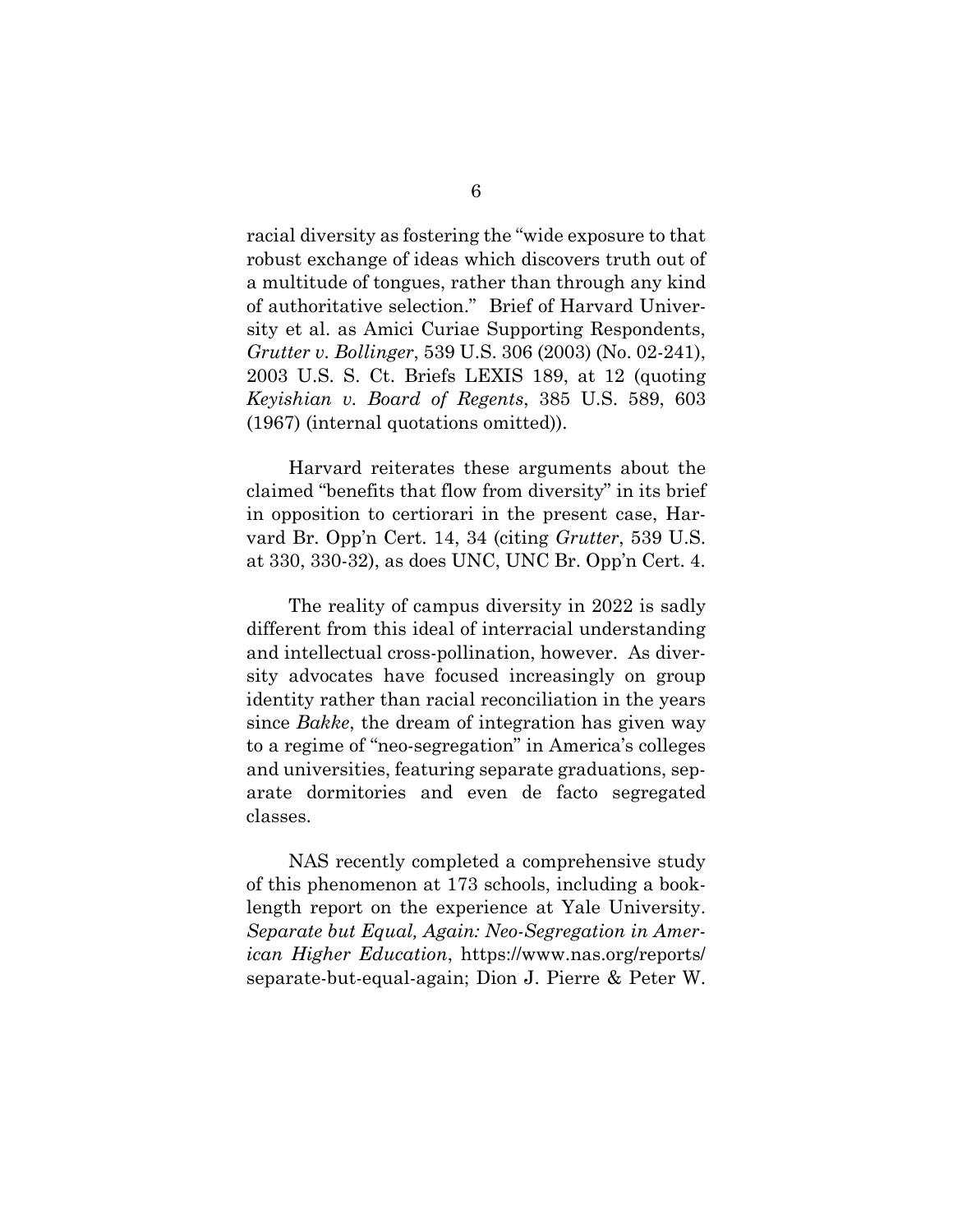Wood, *Neo-Segregation at Yale* (2019),[2](#page-14-0) *see also* Dion J. Pierre, *Demands for Segregated Housing at Williams College Are Not News*, Nat'l Rev. (May 8, 2019).[3](#page-14-1) It found that, in addition to a host of raciallyidentified student centers, academic programs, and counseling and mentorship services, 43 percent of colleges offer segregated residences to students of different races, 46 percent offer segregated orientation programs, and 72 percent sponsor segregated graduation ceremonies. Pierre & Wood, *supra*, at 17; *see* Anemona Hartocollis, *Colleges Celebrate Diversity With Separate Commencements*, N.Y. Times, June 3, 2017, at A11 (Harvard and other top schools); Dustin Barnes, *Columbia University Offering Graduation Ceremonies Based on Race, Ethnicity, Income Status*, USA TODAY, Mar. 16, 2021.

This segregation is exacerbated by the tendency of African-American students to choose different majors and classes than white students. A study at Duke University found that while more black than white freshmen initially intended to major in the natural sciences, engineering or economics, the majority switched to less demanding majors over the course of their college careers while very few white students in these fields left them. Thus only 32% of black students graduated with degrees in STEM fields or economics compared to 45% of white stu-

<span id="page-14-0"></span><sup>2</sup> https://www.nas.org/storage/app/media/Reports/NeoSeg% 20at%20Yale/NeoSegregation\_at\_Yale.pdf.

<span id="page-14-1"></span><sup>3</sup> https://www.nationalreview.com/2019/05/americancolleges-segregated-housing-graduation-ceremonies/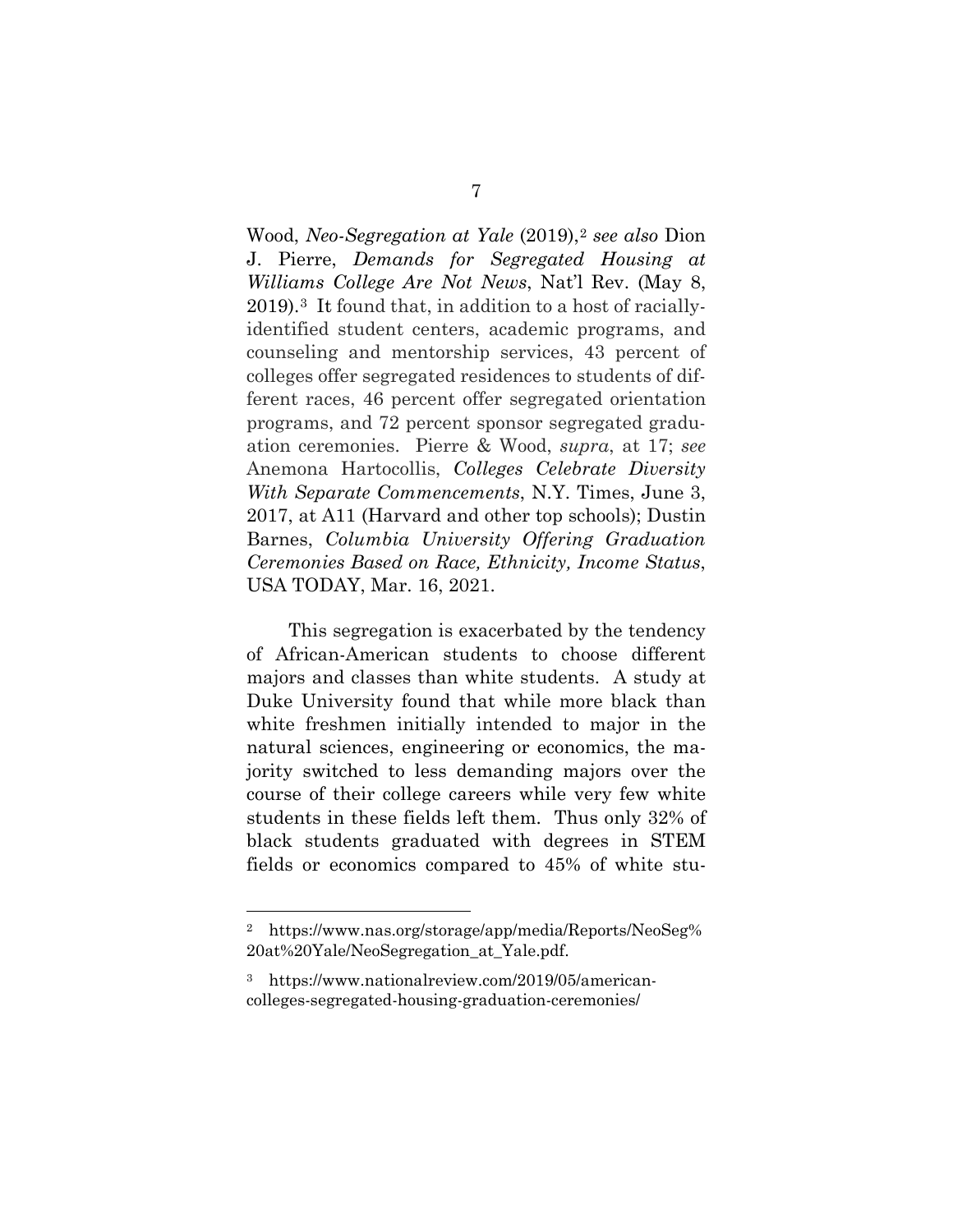dents. Peter Arcidiacono, Esteban M. Aucejo & Ken Spenner, *What Happens After Enrollment? An Analysis of the Time Path of Racial Differences in GPA and Major Choice*, IZA J. Lab. Econ 1:5, Oct. 2012,<sup>[4](#page-15-0)</sup> at 12-13; *see* Heather Mac Donald, *The Diversity Delusion* 53-59 (2018) (summarizing study and reaction).

The same pattern was found in a study of the University of California system, with the effect most pronounced at the most selective schools such as Berkeley and UCLA. Peter Arcidiacono, Esteban M. Aucejo & V. Joseph Hotz, *University Differences in the Graduation of Minorities in Stem Fields: Evidence from California* 7 (Nat'l Bureau of Econ. Rsch. Working Paper 18799, 2013).[5](#page-15-1) Earlier studies had reported similar findings. *E.g.* Frederick L. Smyth & John J. McArdle, *Ethnic and Gender Differences in Science Graduation Rates at Selective Colleges with Implications for Admissions Policy and College Choice*, 45 Rsch. Higher Educ. 353 (2004);[6](#page-15-2) Rogers Elliott et al., *The Role of Ethnicity in Choosing and Leaving Science in Highly Selective Admissions*, 37 Rsch. Higher Educ. 681 (1996).[7](#page-15-3)

This data appears to reflect the "mismatch" theory that racial preferences actually harm many

<span id="page-15-0"></span><sup>4</sup> https://izajole.springeropen.com/track/pdf/10.1186/2193- 8997-1-5.pdf

<span id="page-15-1"></span><sup>5</sup> https://www.nber.org/papers/w18799

<span id="page-15-2"></span><sup>6</sup> https://link.springer.com/article/10.1023/B:RIHE. 0000027391.05986.79

<span id="page-15-3"></span><sup>7</sup> https://link.springer.com/article/10.1007/BF01792952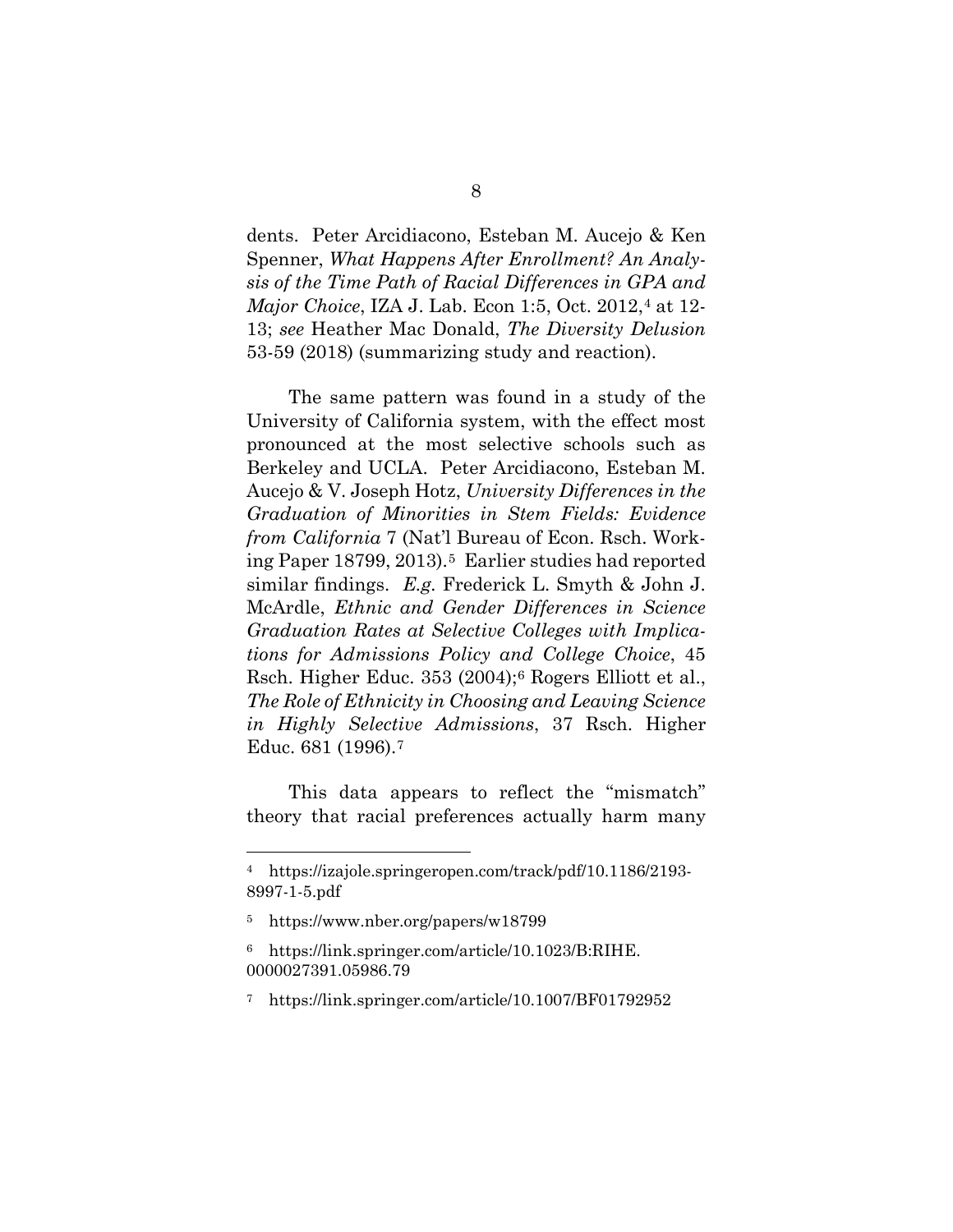talented black students by placing them in more competitive academic environments than they are prepared for. As a result they receive lower grades, choose less demanding majors with lower earnings potential, and drop out at higher rates than they would at slightly less competitive schools with peers at a similar level. *See generally* Richard Sander & Stuart Taylor, Jr., *Mismatch: How Affirmative Action Hurts Students It's Intended to Help, and Why Universities Won't Admit It* (2012); *see* Arcidiacono, Aucejo & Hotz, *supra*, at 1, 13 (data "suggest that mismatch of students with initial interests in STEM majors to UC campuses may be sizeable for minorities [and] may be a consequence of affirmative action policies in which race as well as academic preparation affect which campus students attend;" concluding that "the vast majority of minority students would be more likely to graduate with a science degree … had they attended a lower ranked university").

Such a "mismatch" between students receiving racial preferences in admissions and the schools admitting them may also, and understandably, increase their receptiveness to other forms of neo-segregation on campus, leading them to retreat into homogeneous enclaves with others who are superficially like themselves. Thus, not only are such students more likely to succeed and excel academically at somewhat less competitive institutions, they are more likely to contribute to **genuine** diversity there – i.e., to interracial camaraderie and to that "wide exposure to that robust exchange of ideas which discovers truth out of a multitude of tongues" that Harvard spoke of in its *Grutter* brief (*see supra* p. 6). The ironic result is that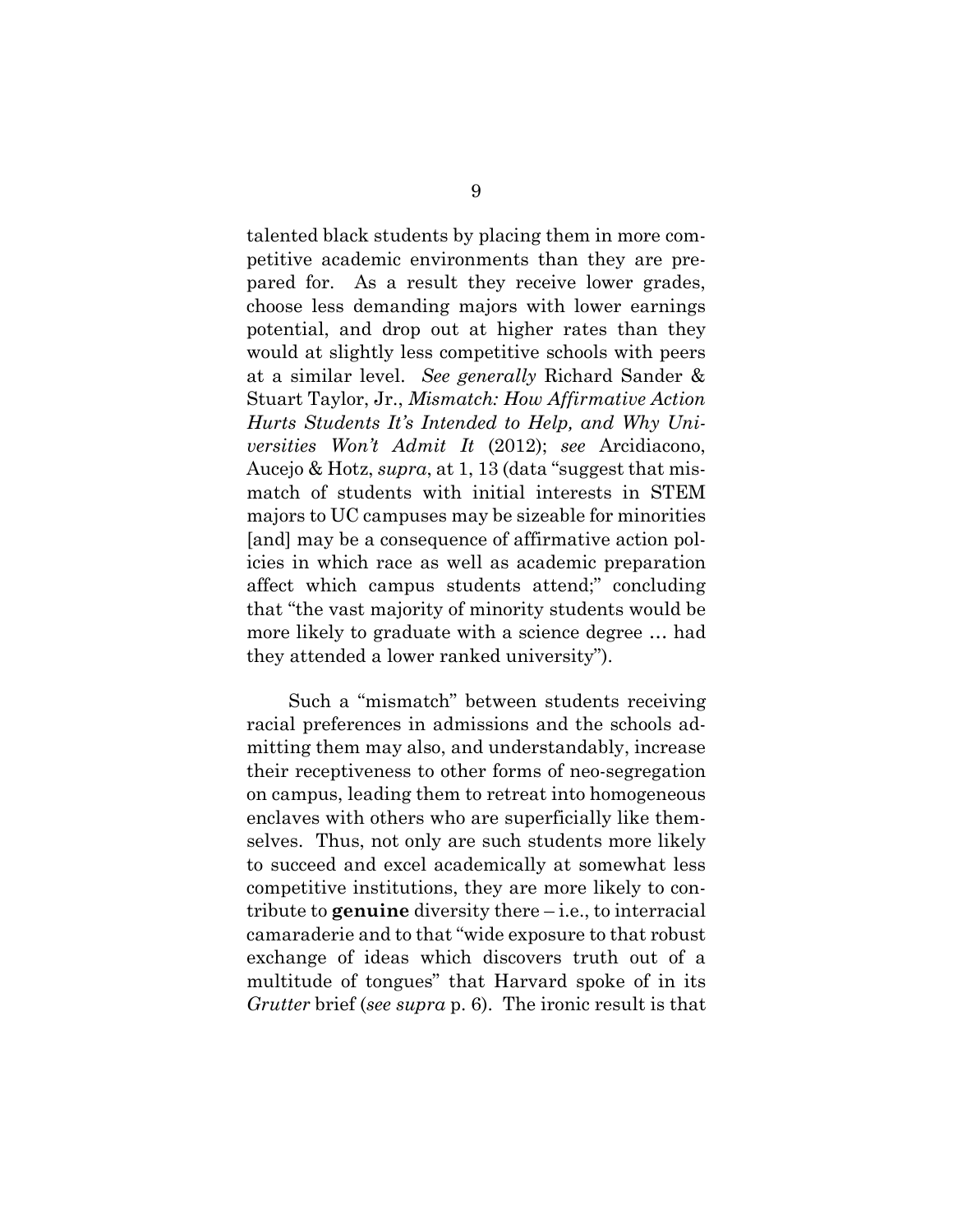the use of racial preferences in pursuit of diversity may actually undermine the very goals sought in pursuing it.

Compounding this irony is that the students receiving these admissions preferences in the name of diversity at selective institutions like Harvard and UNC are not in fact very diverse from their fellow students in any ways other than skin color. Data obtained from Harvard in discovery in the present case showed that 70.5% of the "underrepresented minority students" it admits are "advantaged." Expert Report of Richard D. Kahlenberg 28, Harvard ECF No. 416- 1. "Harvard is not employing racial preferences in an effort to benefit disadvantaged minority students. Harvard admits more than twice as many nondisadvantaged African-American applicants than disadvantaged African-American applicants." Expert Report of Peter S. Arcidiacono ("Arcidiacono Report") 8, Harvard ECF No. 415-8.

<span id="page-17-0"></span>This preference for more affluent minority students is not exclusive to Harvard. As Justice Alito noted in his dissent in *Fisher II*, *supra*, the University of Texas had been particularly blunt about it in its earlier brief to the Court in the first *Fisher* case, *Fisher v. Univ. of Texas at Austin*, 570 U.S. 297 (2013) ("*Fisher I*"), and in so doing had laid bare an inherent conflict underlying the diversity rationale:

> UT has . . . claimed . . . that the racebased component of its plan is needed because the [already existing program admitting the top ten percent of each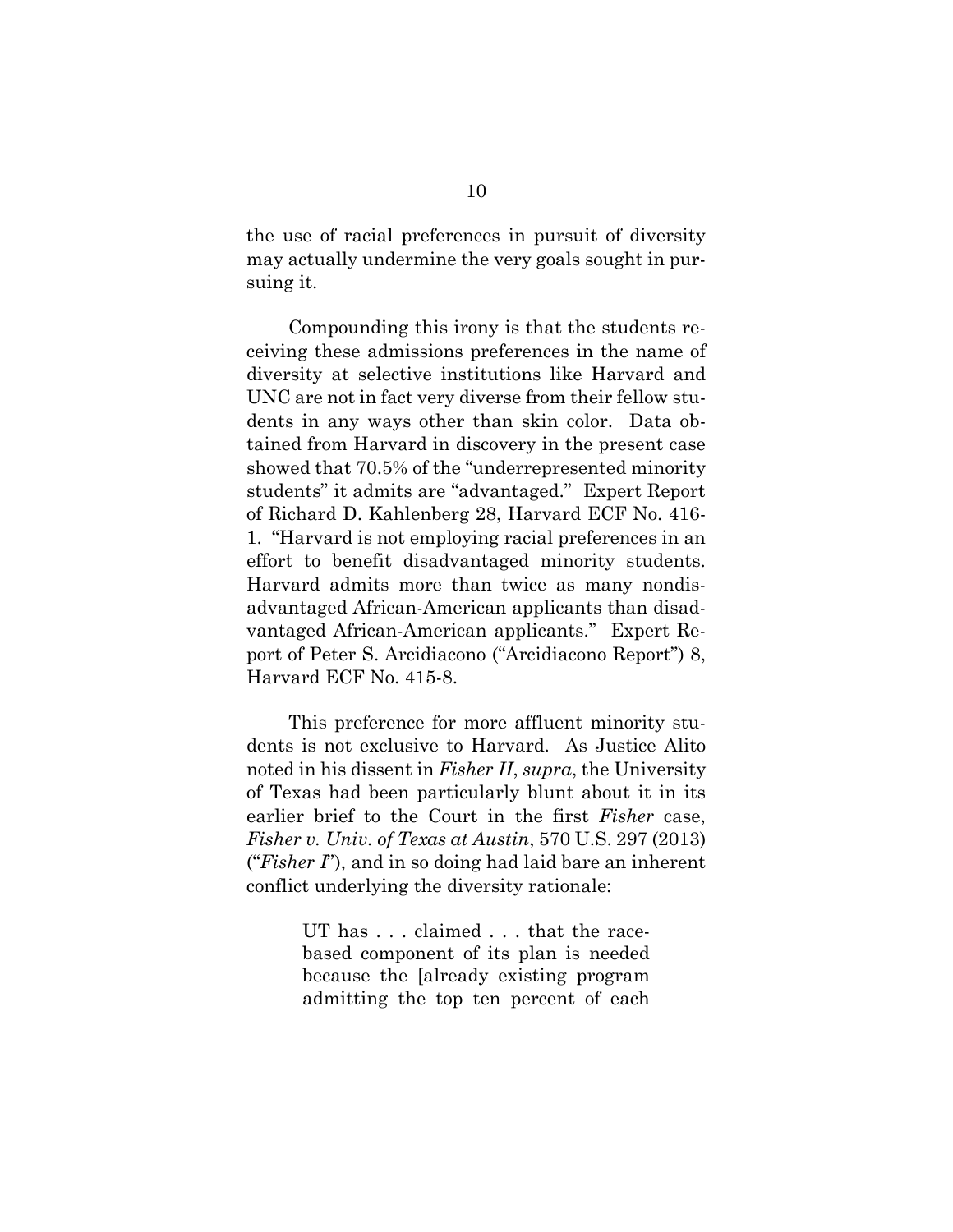high school class] admits **the wrong kind** of African-American and Hispanic students, namely, students from poor families who attend schools in which the student body is predominantly African-American or Hispanic. As UT put it in its brief in *Fisher I*, the race-based component of its admissions plan is needed to admit "[t]he African-American or Hispanic child of successful professionals in Dallas."

579 U.S. at 391 (Alito, J., dissenting) (emphasis in original) (quoting Brief for Respondents, *Fisher v. Univ. of Tex. at Austin*, 570 U.S. 297 (2013) (No. 11- 345), at 34). But:

> UT's argument that it needs racial preferences to admit privileged minorities **turns the concept of affirmative action on its head**. When affirmativeaction programs were first adopted, it was for the purpose of helping the disadvantaged. *See, e.g., Bakke*, 438 U. S., at 272-75 (opinion of Powell, J.) (explaining that the school's affirmative-action program was designed "to increase the representation" of "economically and/or educationally disadvantaged applicants"). Now we are told that a program that tends to admit poor and disadvantaged minority students is inadequate because it does not work to the advantage of those who are more fortunate. This is affirmative action gone wild.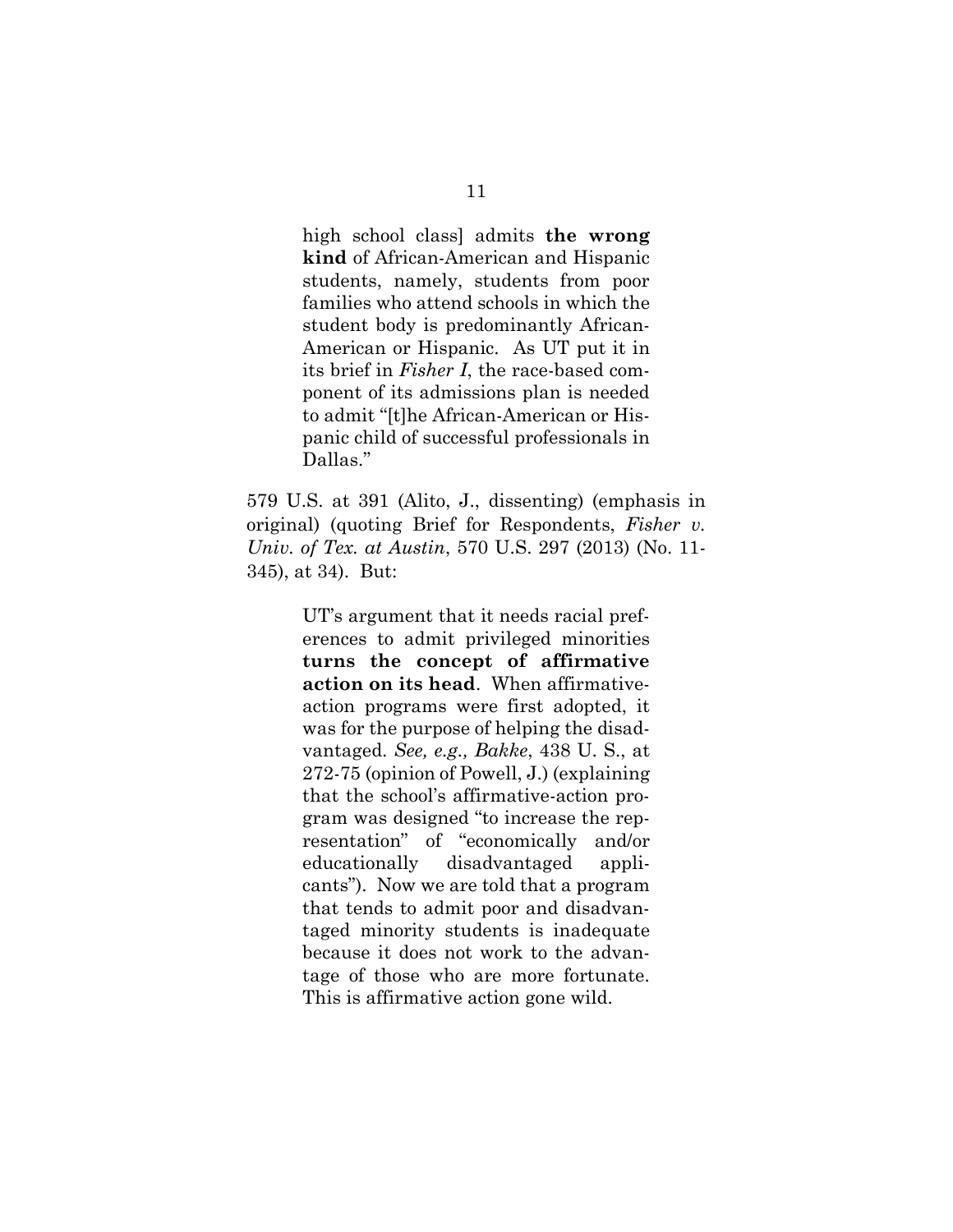579 U.S. at 419 (Alito, J., dissenting) (emphasis in original; parallel citations omitted).

In fact, for the reasons discussed above, diversity as practiced on campus today actually stands the concept on its head in **two** ways. What was conceived as a means of bringing the perspectives of underprivileged minorities to bear on upper status culture while integrating them into that culture now brings yet more representatives of the dominant upper middle class culture to campus but encourages them to segregate by race. Surely this can no longer be considered a compelling interest justifying racially based admissions decisions.

This dual irony of modern diversity would be reason enough to reject *Grutter*, even without regard to a third crowning irony: that, as discussed in Point II, the burden of these racially based decisions now no longer falls on the white majority but on another historically marginalized racial minority.

## <span id="page-19-0"></span>**II. The Court Should Overrule** *Grutter* **Because the Burden of Race-Conscious Admissions Now Falls Largely on Asian-Americans, Another Historically Victimized Racial Minority Group.**

Asian-Americans are the fastest growing racial and ethnic group in the United States. *See* Abby Budiman and Neil G. Ruiz, Pew Rsch. Ctr., *Key Facts About Asian Americans, a Diverse and Growing Pop-*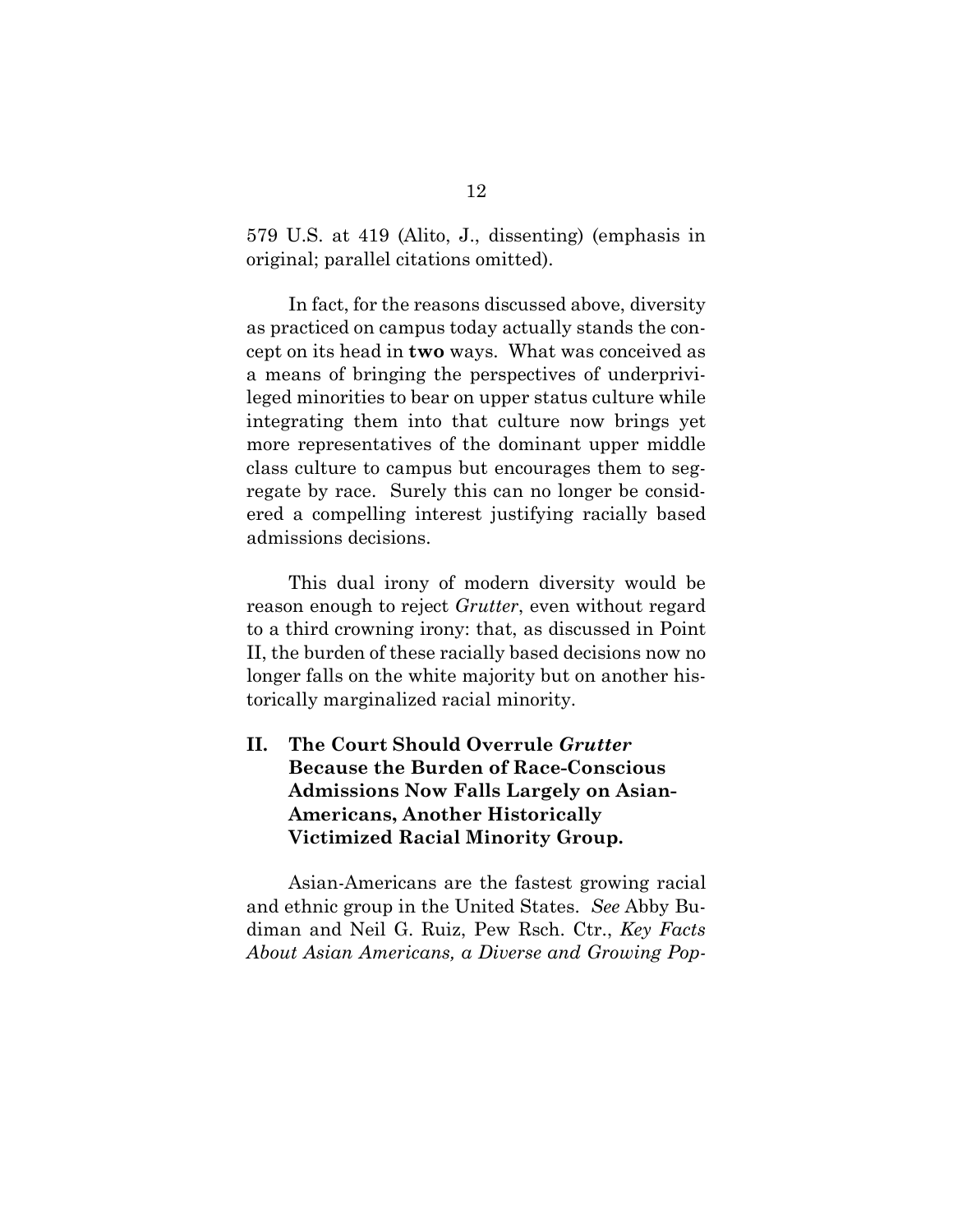*ulation* (2021).[8](#page-20-0) The Asian-American population has increased by 77 percent just since the *Grutter* decision in 2003, and by almost 700 percent since the *Bakke* decision in 1978. *See* Wikipedia, *Demographics of Asian Americans*;[9](#page-20-1) Pew Rsch. Ctr., *Asian Population in U.S. Nearly Doubled Between 2000 and 2019 and is Projected to Surpass 46 Million by 2060* (2021);[10](#page-20-2) U.S. Census Bureau, *Asian American and Pacific Islander Heritage Month: May 2022* (Apr. 18, 2022).[11](#page-20-3)  With this rise, and the concomitant increase of the Latino population, the largely biracial, black-andwhite American society of 1978, and even of 2003, has become a multiracial one.

This transformation casts serious doubt on the wisdom of continued adherence to *Bakke* and *Grutter.*  For there is strong evidence, both in the present Harvard case and in studies at other colleges, that in our current multiracial society the cost of the racial preferences for underrepresented minorities that was approved in these decisions is now primarily borne not by the white majority but by Asian-Americans –

<span id="page-20-0"></span><sup>8</sup> https://www.pewresearch.org/fact-tank/2021/04/29/keyfacts-about-asian-americans/

<span id="page-20-1"></span><sup>9</sup> https://en.wikipedia.org/wiki/Demographics\_of\_Asian\_ Americans#Population

<span id="page-20-2"></span><sup>10</sup> https://www.pewresearch.org/fact-tank/2021/04/29/keyfacts-about-asian-americans/ft\_2021-09-02\_asianamerican keyfacts\_01/

<span id="page-20-3"></span><sup>11</sup> https://www. census.gov/newsroom/facts-for-features/2022 /asian-american-pacific-islander.html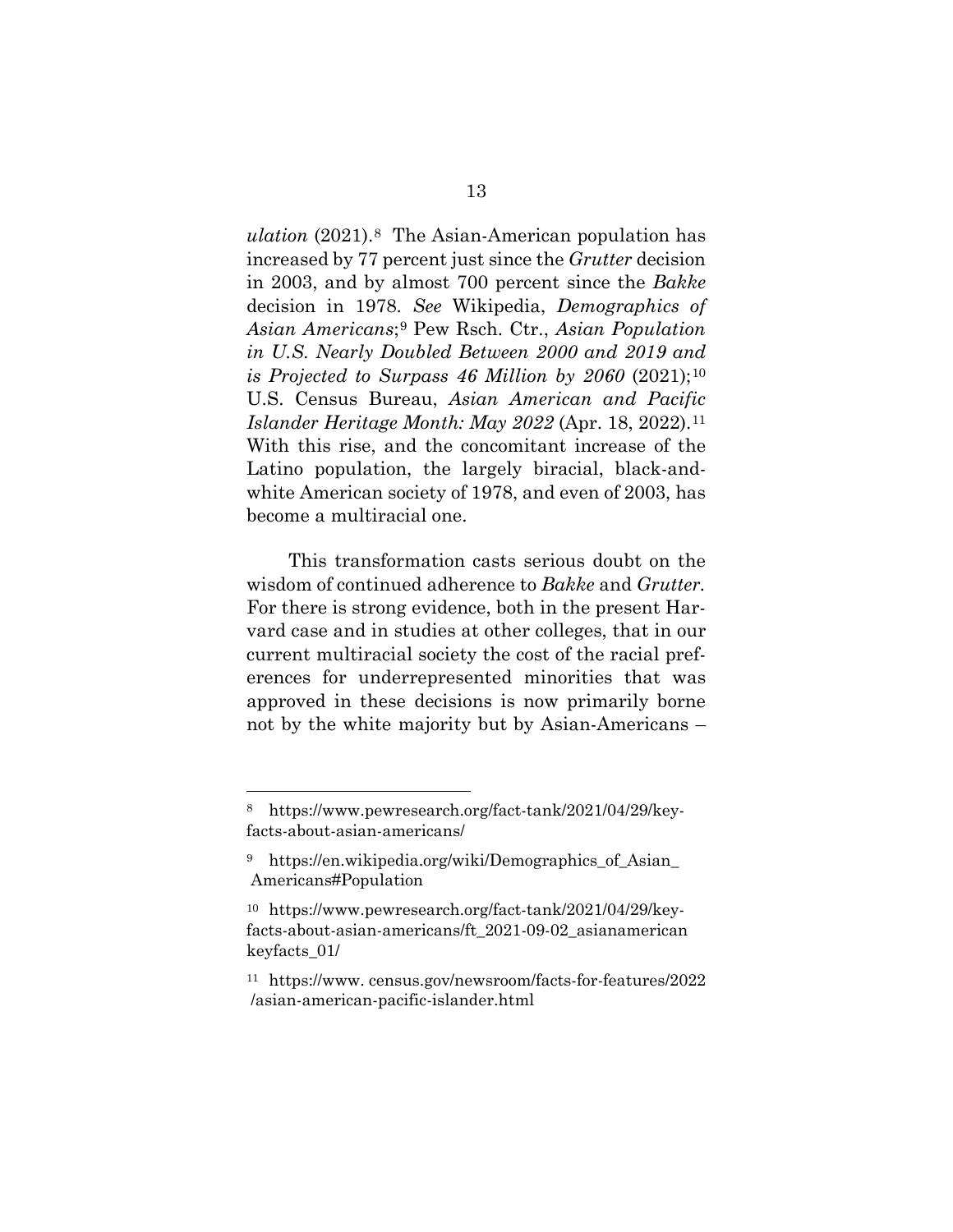another racial minority group that has been historically subject to discrimination.[12](#page-21-0)

This effect could already be seen not long after *Grutter*. A 2005 study by two Princeton researchers reached the staggering conclusion that racial preferences for African-Americans and Latinos at elite colleges come almost entirely at the expense of Asian-Americans rather than whites. They found that if preferences were eliminated "[n]early four out of every five places . . . not taken by African-American and Hispanic students would be filled by Asians." Thomas J. Espenshade & Chang Y. Chung, *The Opportunity Cost of Admission Preferences at Elite Universities*, 86 Soc. Sci. Q. 293, 298 (2005).

A more recent study of the "holistic admissions review" instituted at UCLA in the wake of *Grutter*[13](#page-21-1) similarly found that Asian-Americans were the only applicants negatively impacted by it, while whites were largely unaffected or even benefitted slightly. Robert D. Mare, *Holistic Review in Freshman Admissions at the University of California – Los Angeles* 22, 26, 36-37 (May 27, 2014) (unpublished report).

<span id="page-21-0"></span><sup>12</sup> This legacy of discrimination is well-known and is set out at length in the briefs in support of granting certiorari in the present cases of Amici Curiae Asian American Coalition for Education et al. (Harvard Br. at 11-17; UNC Br. at 13-20).

<span id="page-21-1"></span><sup>13</sup> California is of course technically barred from explicitly considering race in admissions under Proposition 209, Cal. Const. art. I, § 31.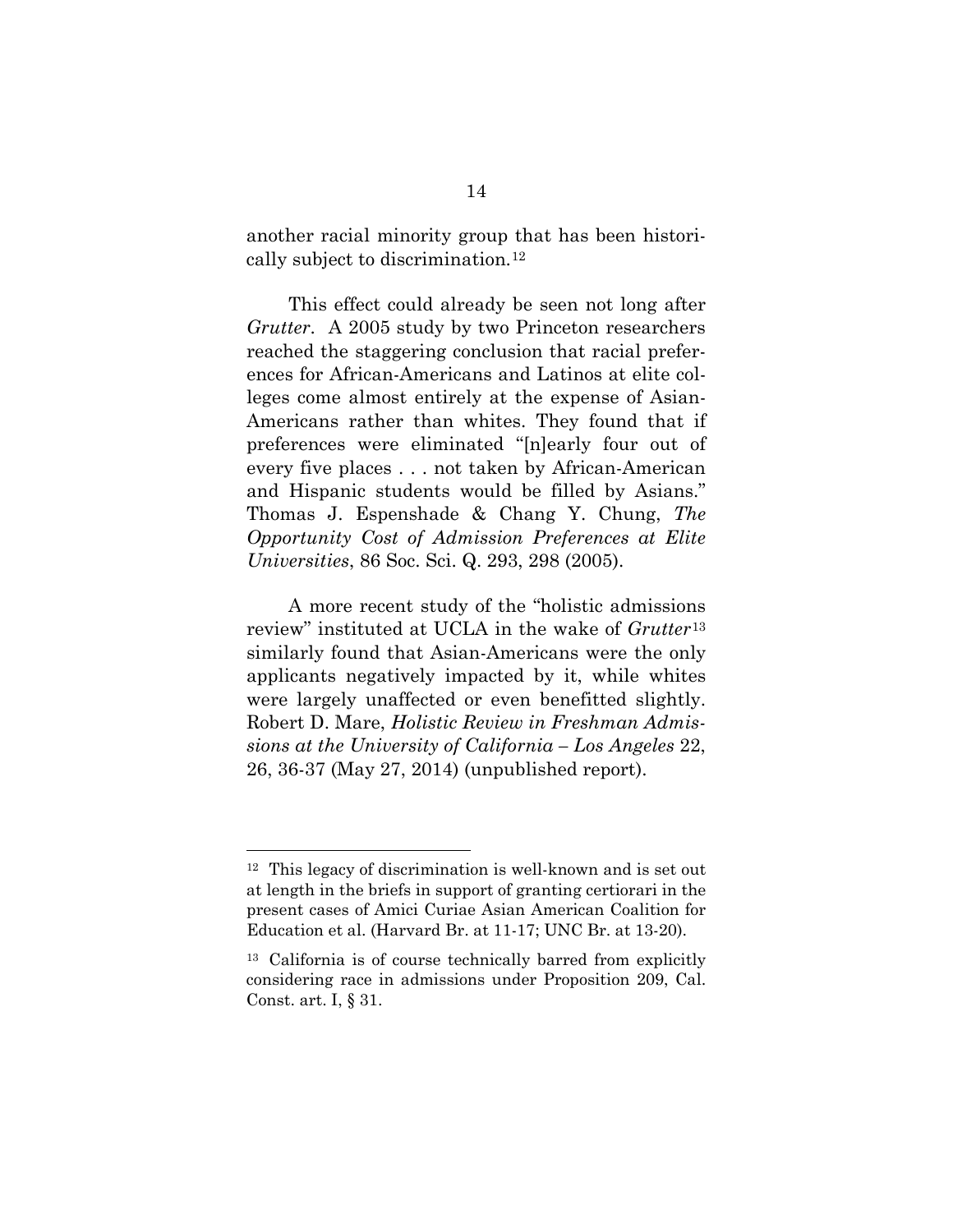Evidence in the present Harvard case has also shown that "Asian Americans are the primary group hurt by preferences given in Harvard's Admissions Office" and that if all preferences were to be removed the number of Asians admitted would increase by 50 percent while white admissions would increase by only a negligible 3.5 percent. Arcidiacono Report (*supra* p. [10\)](#page-17-0) 8-9 & n.6, 76, Harvard ECF No. 415-8. While these figures include the impact of removing athletic and legacy as well as racial preferences, removing racial preferences alone would increase Asian enrollment by 40% but white enrollment by only 18%. *See* Rebuttal Expert Report of Peter S. Arcidiacono app. A at 8, app. C Table 8.1R, Harvard ECF No. 415-9. Harvard's own Office of Institutional Research ("OIR") similarly found that removing racial preferences would increase Asian enrollment by 45% but white enrollment by only 15%. Harvard J.A. 1168.[14](#page-22-0)

The evidence that racial preferences for Black and Latino students, at Harvard and elsewhere, now come largely at the expense of Asian-Americans rather than whites might seem incongruous at first blush. Whites are after all the majority and Asians

<span id="page-22-0"></span><sup>14</sup> The OIR model found that eliminating racial preferences would increase the projected Asian share of the freshman class from 17.97% to 25.99% and the projected white share from 44.08% to 50.63%. *Id*. Put another way, the OIR study found that racial preferences reduce the Asian enrollment share by  $31\%$  (8.02% absolute decrease  $\div$  25.99%) but the white enrollment share by only 13% (6.55% absolute decrease ÷ 50.63%). *See id*.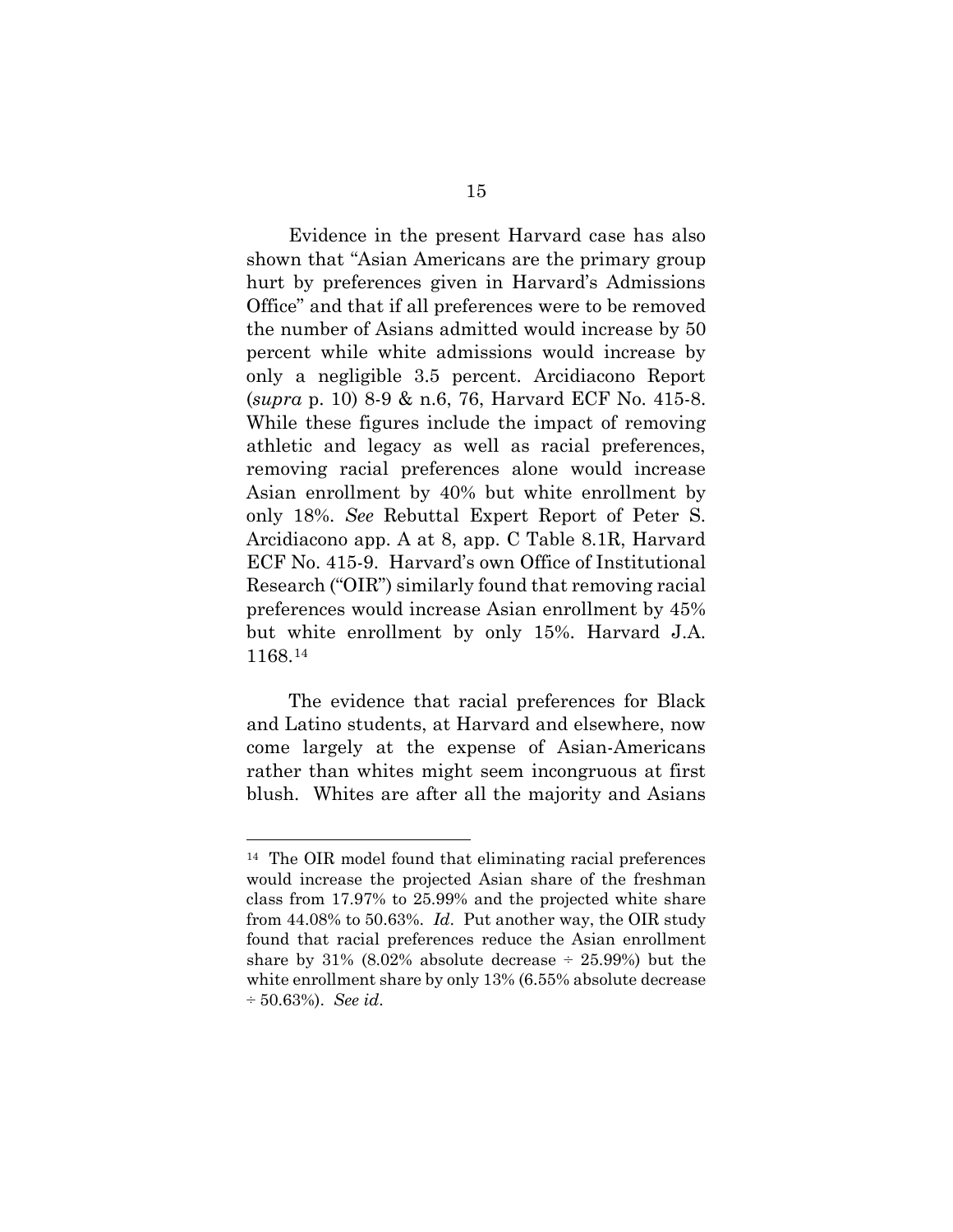the minority, even in the applicant pool for elite schools, and there is no reason to think that Asians cluster towards the bottom. Indeed the record in this case shows that they rank at the top of this pool at Harvard in terms of academic and extracurricular achievement. Pet'r Br. 30; Harvard J.A. 1787; App. to Harvard Pet. Cert. 172. So one would expect that whites would at the very least bear the cost of these preferences in proportion to their share of the applicant pool.

The fact that they do not – that they are apparently the last to go while Asian-Americans are often the first – strongly suggests that implicit bias against Asian students may be at play here. This inference is supported by the consistently lower "personal ratings" given to Asian applicants than to those of any other race by admissions officials in Cambridge who never meet them – even though the local alumni interviewers who actually do meet with them face-toface rank them similarly to whites. *See* Pet'r Br. 16, 30-31; Harvard J.A. 878, 883-84, 1790; App. to Harvard Pet. Cert. 172-73, 189-90.

It may well be that in deciding who must give up their slots in the name of racial diversity, admissions officers ironically fall back on the subconscious racial stereotypes of Asians as "quiet," "bland," "flat," "[un]exciting," "timid" "textureless math grind[s]." *Id*. 160; Daniel Golden, *The Price of Admission: How America's Ruling Class Buys Its Way into Elite Colleges* – *and Who Gets Left Outside the Gates* (2006) 201; *see* Harvard J.A. 1076. In the biracial era other, less historically suspect, biases, such as those based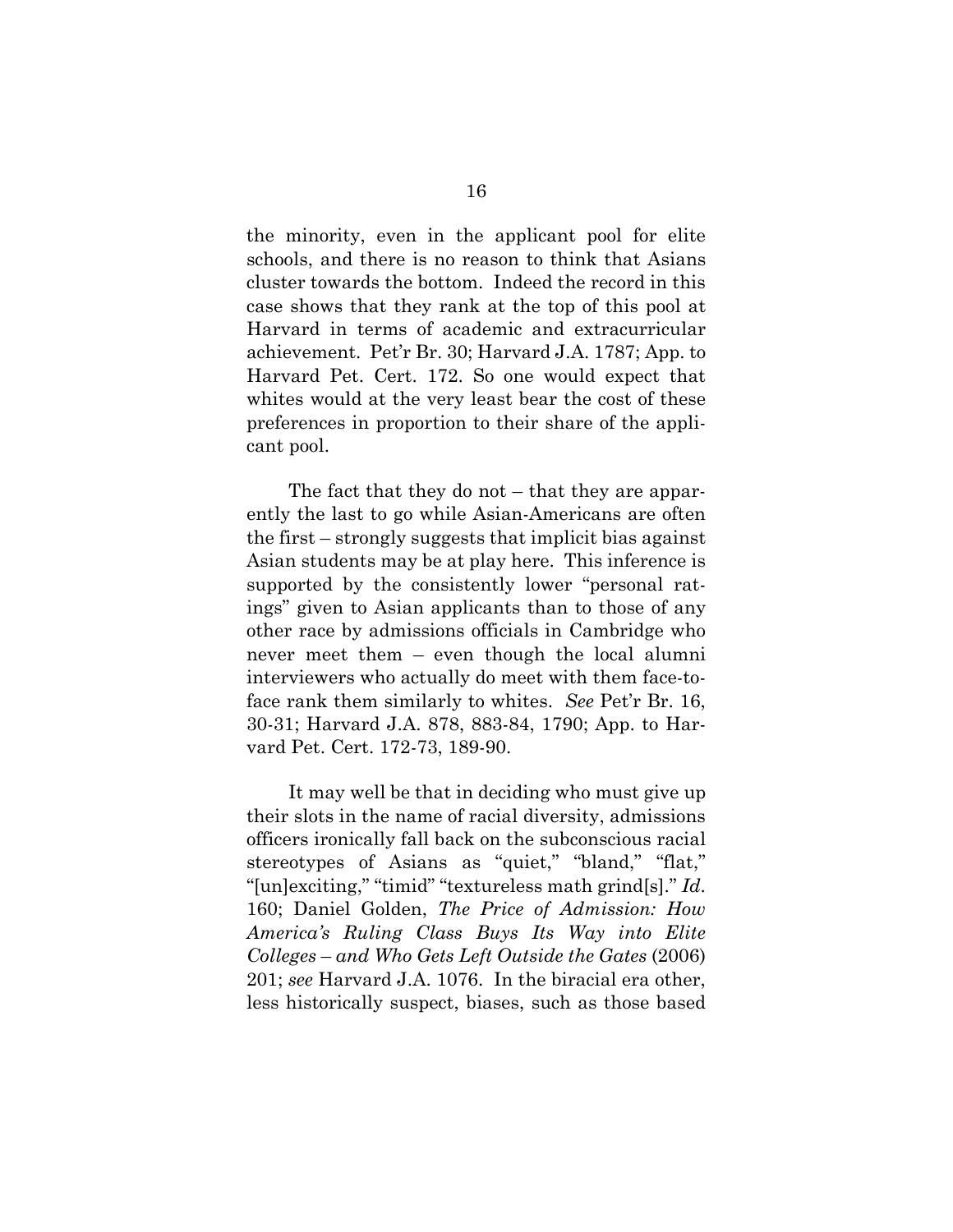on economic class, may have come into play in making these decisions among white candidates. But with the rise of Asian-Americans in the present multiracial era race has become a factor. Thus race-conscious admission, once seen as a tool for combatting racial bias, now provokes it.[15](#page-24-0)

<span id="page-24-1"></span>Such "dramatic changes in factual circumstances" as the shift in the racial landscape of the United States from an essentially biracial one to a multiracial one over the last forty years may well "support a departure from precedent under the prevailing approach to stare decisis." *FCC v. Fox TV Sta-*

<span id="page-24-0"></span><sup>15</sup> Other indications of bias, conscious or not, on the part of Harvard officials in the present record include an extraordinarily respectful response by Director of Admissions Marlyn E. McGrath on behalf of former President Drew Faust to a blatantly anti-Asian letter from an elderly alumnus. Ct. App. J.A. 4454-59; *see id.* 1418-23. The alum had urged Faust to adopt "informal quotas" on Asians, noting that "[t]he last time I was in Cambridge it seemed to me that there were a large number of oriental students. … I think they probably should be limited to 5%." *Id.* 4458. In reply, McGrath lauded his "many thoughtful observations about Harvard College students and the results of the admissions process," and thanked him for his "efforts to help us continually to improve the quality of our student body." *Id*. 4454. She offered only the most subtle and obscure hints of any disagreement with the tenor of the letter. But nowhere did she take issue with his proposal to establish quotas on "oriental students."

Quite arguably no purpose would have been served by a more confrontational response. But amicus respectfully submits that it is inconceivable that Harvard would have sent a similar response to a letter calling for the imposition of quotas on other minority students.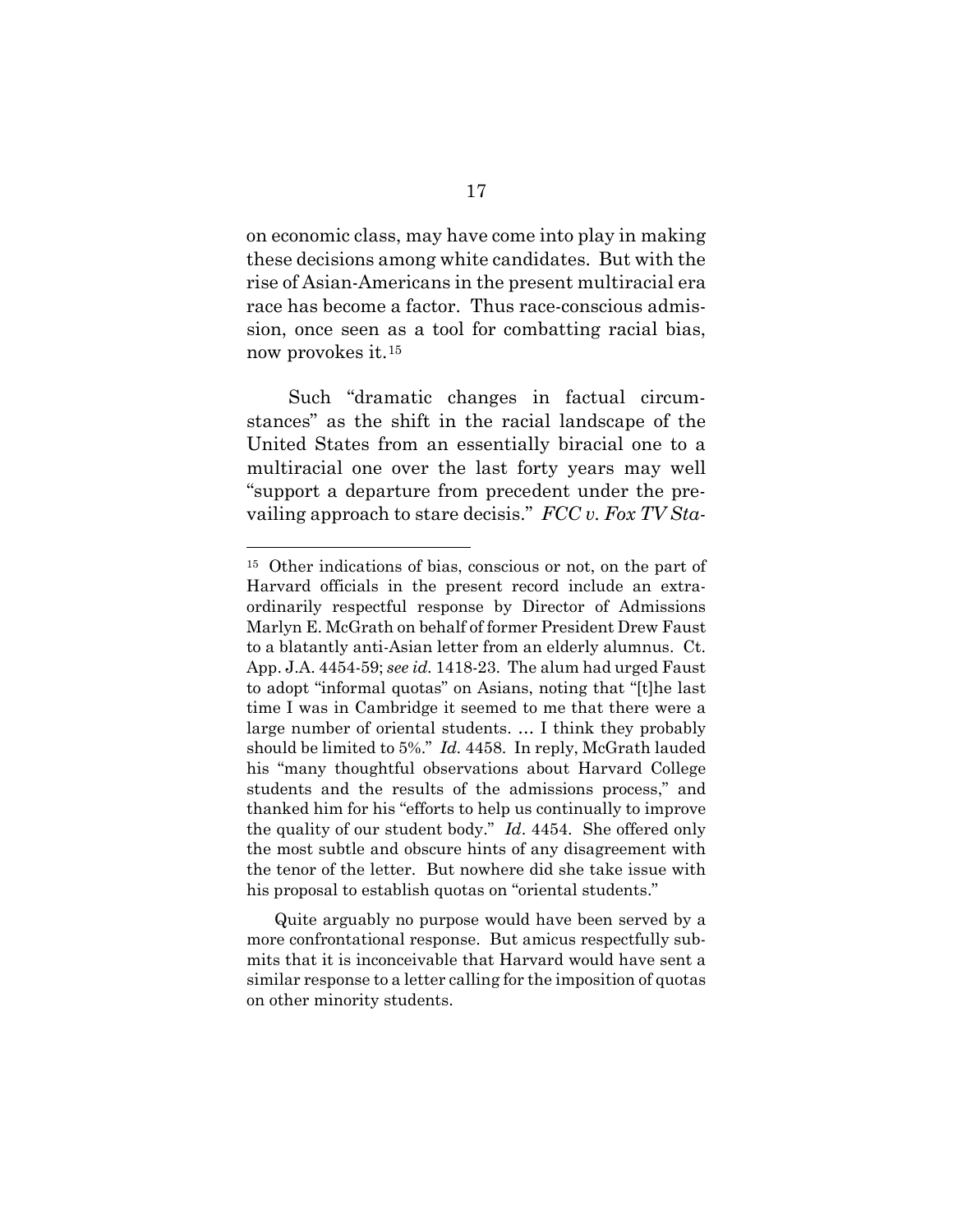*tions, Inc.*, 556 U.S. 502, 534 (2009) (Thomas, J., concurring). *See Ramos v. Louisiana*, 140 S. Ct. 1390, 1414 (2020) (Kavanaugh, J., concurring in part); *Planned Parenthood of Southeastern Pa. v. Casey*, 505 U.S. 833, 855, 861 (1992).

As America has become a more diverse multiracial society the diversity rationale for race-based admissions sanctioned by Justice Powell in *Bakke* and approved by the Court in *Grutter* has foundered on diversity itself. *Cf. Schuette v. Coal. to Defend Affirmative Action*, 572 U.S. 291, 308 (2014) ("in a society in which [racial] lines are becoming more blurred, the attempt to define race-based categories … raises serious questions"). The Court should overrule those precedents.

<span id="page-25-0"></span>**III. Historical Evidence that Harvard's Holistic Admissions Policies That Were Embraced in** *Bakke* **and** *Grutter* **Were Instituted to Exclude Jews, Who Were Stereotyped in Much the Same Way as Asians are Today, Shows That Those Decisions Were Founded on a Lie.** 

SFFA submitted copious and undisputed historical evidence in the Harvard case that the "holistic" admissions system which Harvard defends here – and which *Bakke* and *Grutter* touted as the model of an acceptable race-conscious admissions program (*see* Point I *supra*) – was originally instituted to exclude Jewish students who were stereotyped in much the same way that Asians are today, and that there are uncanny parallels between the imposition of a de facto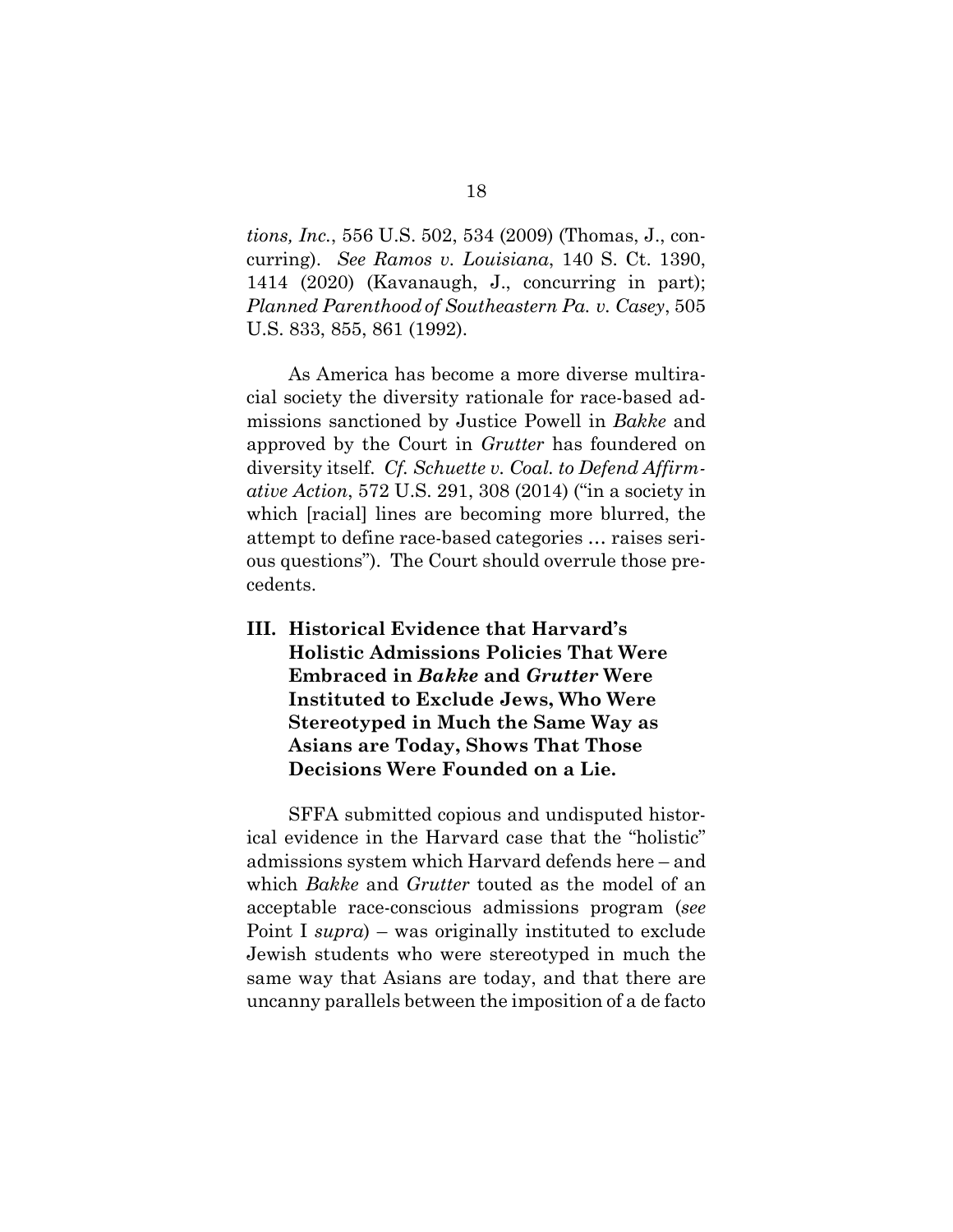Jewish quota under this system in the 1920's and the Asian admission experience since the 1990's. *See*, *e.g.*, Pl's Stmt. Undisputed Material Facts 10-15, Harvard ECF No. 414.

The district court allowed only "a very limited presentation of this topic" at trial, Harvard ECF No. 574,[16](#page-26-0) and made only two passing references to it in its decision (*see* App. to Harvard Pet. Cert. 160, 171 n.45). The court of appeals did not mention it at all. It is nonetheless particularly relevant here because of the *Bakke* and *Grutter* Courts' reliance on the Harvard plan as the paradigm for the pursuit of diversity: an ostensibly "flexible, nonmechanical" and "highly individualized, holistic review" in which race is merely a "plus factor," like being a "farm boy from Idaho" or a "violinist[]" or "biologist[]." *Grutter*, 539 U.S. at 335; *Bakke* 438 U.S. at 316, 322-23 (quoting and reprinting Harvard *Bakke* Amicus, *supra* p. 5). In fact, the history establishes that the plan was the product of shockingly vile anti-Semitism, and that it was the very aspect of the plan cited so approvingly in *Bakke* and *Grutter* – the highly subjective "holistic"

<span id="page-26-0"></span><sup>16</sup> *See* Harvard J.A. 542-45, 785-86, 1107-34; Harvard Ct. App. J.A. 432-33, 3370-75. In addition Harvard consented to judicial notice of a 1926 Board of Overseers recommendation that "the rules for the admission of candidates be amended to lay greater emphasis on selection based on character and fitness," Harvard J.A. 1107, and of two more recent Harvard reports acknowledging that Harvard restricted Jewish admissions at that time, Harvard J.A. 1570, 1744.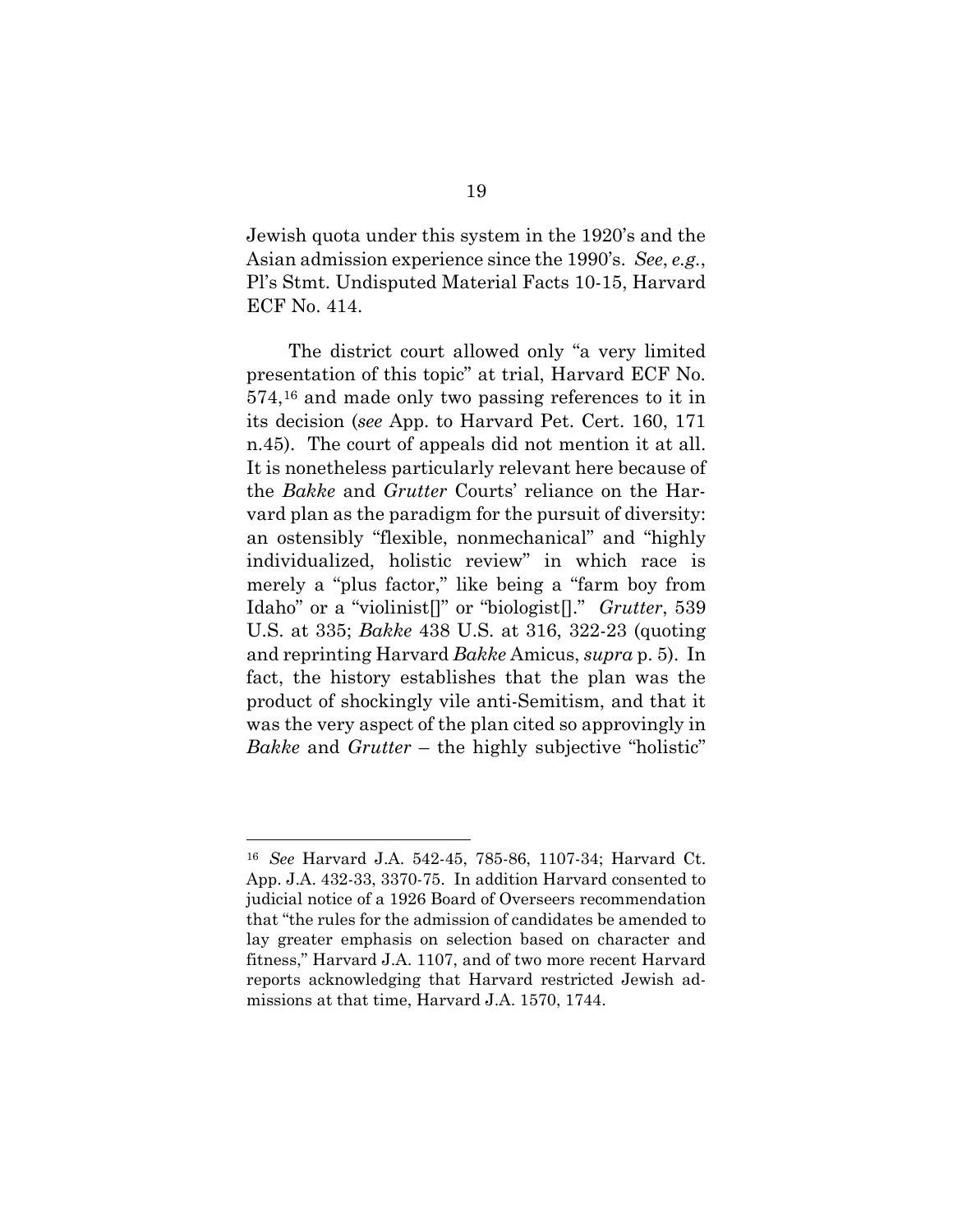review" – that was consciously devised to implement this anti-Jewish bias.

This is not just ancient history, water under the bridge that can be disregarded now that these admissions practices have supposedly been turned from the service of exclusion to that of inclusion of minorities. For, as seen in Point II *supra*, the burden of these "holistic" policies – at Harvard and other selective colleges – now falls largely on another racial minority: Asian-Americans. And, as detailed further below, there are marked similarities between the Jewish experience under this paradigm in the early Twentieth Century and the Asian experience in the current era.

The history was summarized in the lengthy 2012 article on admissions at Harvard and other elite schools which triggered<sup>[17](#page-27-0)</sup> Harvard's internal study of discrimination against Asian-Americans:

> During the 1920s, the established Northeastern Anglo-Saxon elites who then dominated the Ivy League wished to sharply curtail the rapidly growing numbers of Jewish students . . . T**he approach** . . . **taken by Harvard President A. Lawrence Lowell** . . . **was to transform the admissions process from a simple objective test of academic merit into a complex and**

<span id="page-27-0"></span><sup>17</sup> *See* App. to Harvard Pet. Cert. 27, 140-41; Harvard J.A. 587-91, 600-04.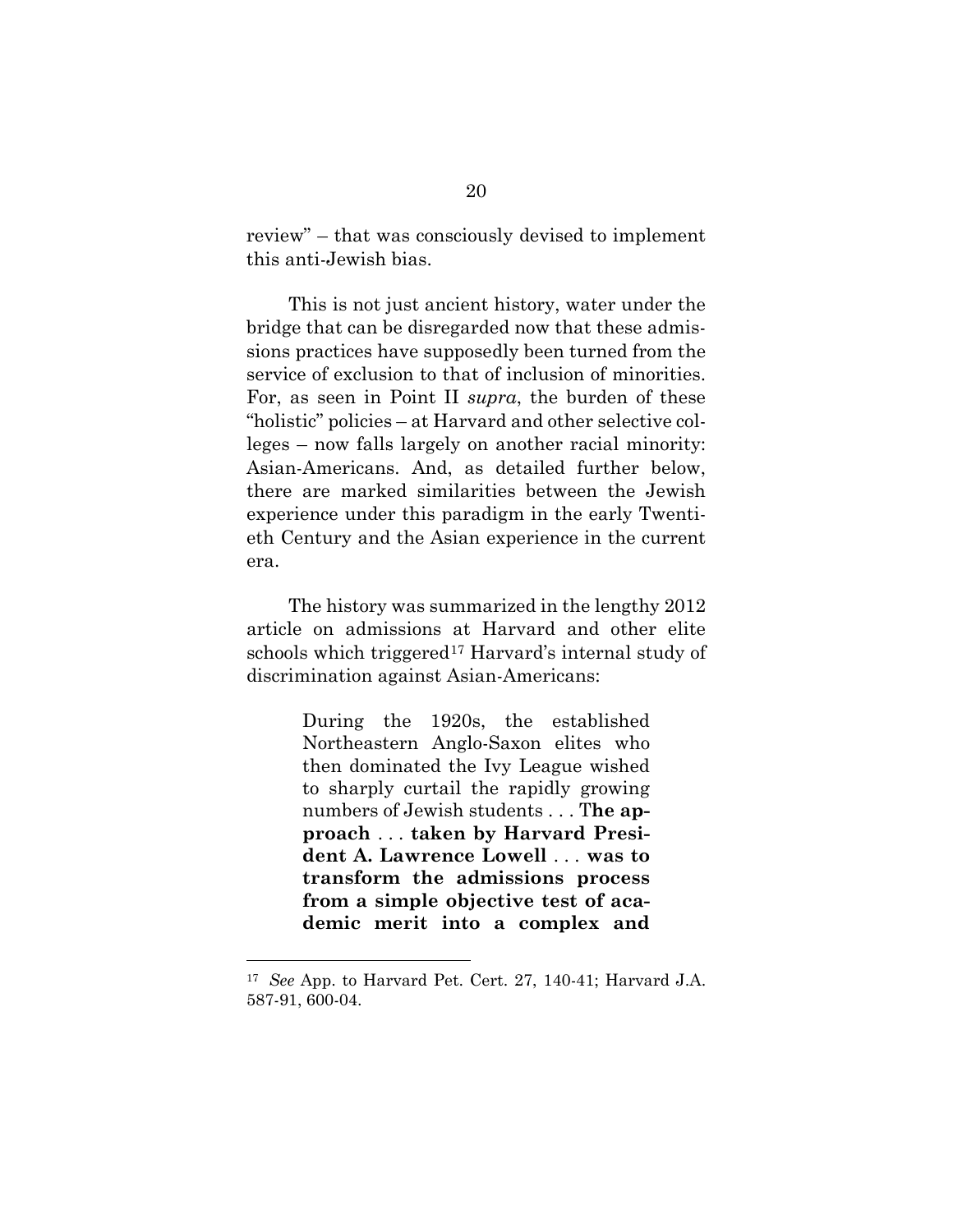**holistic consideration of all aspects of each individual applicant; the resulting opacity** . . . **allow[ed] the ethnicity of the student body to be shaped as desired. As a consequence, university leaders could honestly deny the existence of any racial or religious quotas, while still managing to reduce Jewish enrollment** to a much lower level.

Ron Unz, *The Myth of American Meritocracy: How Corrupt are Ivy League Admissions?*, The American Conservative, Dec. 2012, at  $14$ ,  $16^{18}$  $16^{18}$  $16^{18}$  (emphasis added; footnotes omitted).

The anti-Semitism that gave rise to this is eyepopping. *See generally* Jerome Karabel, *The Chosen: The Hidden History of Admission and Exclusion at Harvard, Yale and Princeton* 1-109 (2005); Alan M. Dershowitz & Laura Hanft, *Affirmative Action and the Harvard College Diversity Discretion Model: Paradigm or Pretext?*, 1 Cardozo L. Rev. 379 (1979). The following discussion draws heavily on these sources to set out this history. *See also* Br. Amicus Curiae Louis D. Brandeis Center for Human Rights Under Law et al. 5-13, 19-21.

Prior to the early 1920's admission to Harvard and other Ivy League schools was based almost entirely on grades and an entrance examination.

<span id="page-28-0"></span><sup>18</sup> https://bit.ly/3MPKMJO (reproduced at Harvard Ct. App. J.A. 4158-95).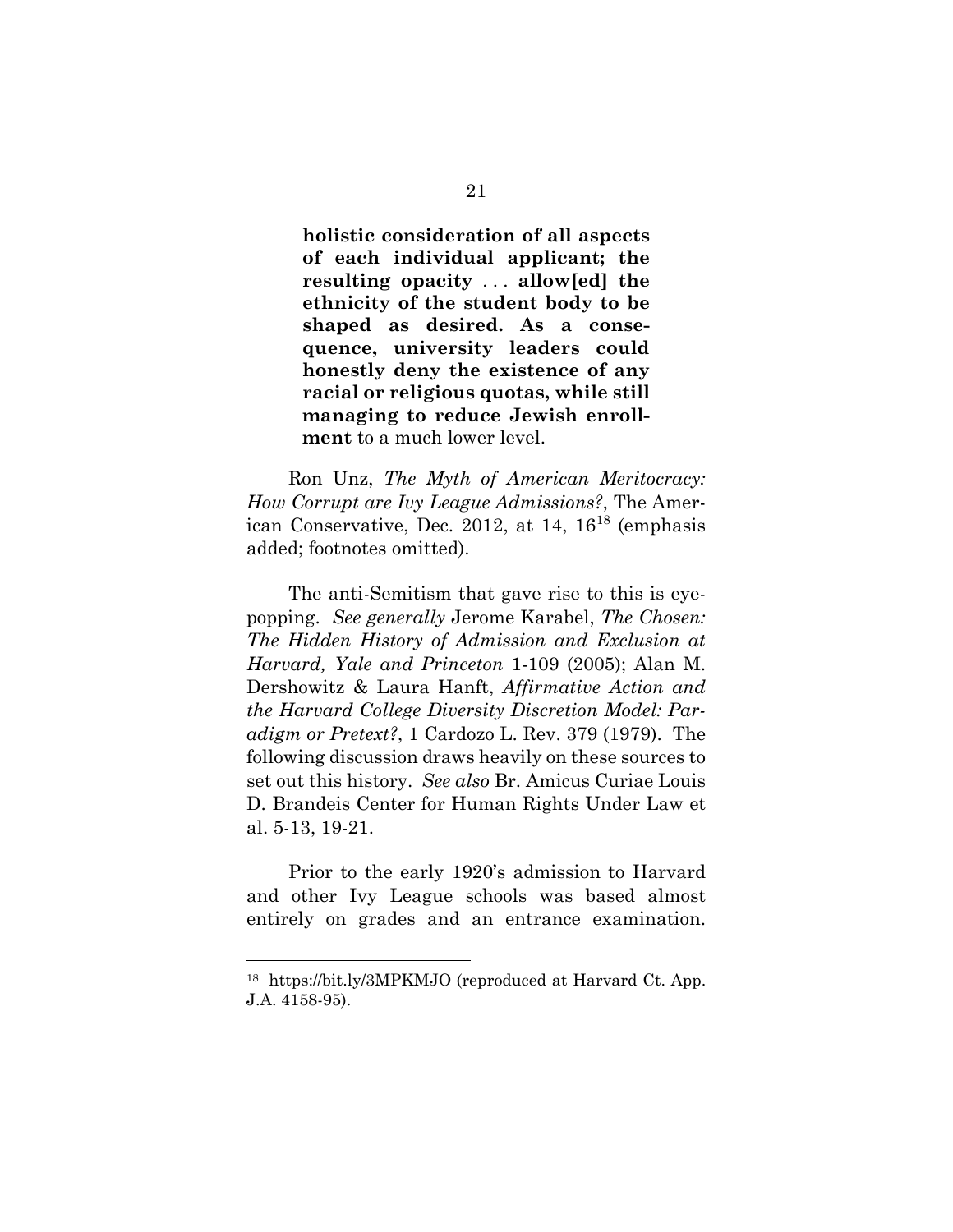Essays and personal interviews were not required, and there was relatively little consideration of extracurricular activities or of the kind of subjective "character" traits and "leadership skills" included in today's amorphous personal rating. While the admission criteria were objective, until about the turn of the century they were not particularly demanding, in keeping with the Ivy League reputation as a place for the social rather than the intellectual elite.

Beginning in the 1890's, however, Harvard began to make its requirements more academically rigorous, just as increasing numbers of Jewish immigrants whose culture emphasized academics were arriving in America, and Jews began to comprise a growing share of the student population. Harvard was already 7 percent Jewish by 1900, a figure which increased to 10% in 1909, 15% in 1914 and 21.5% in 1922.

This trend did not sit well with many of Harvard's officials and alumni. As early as 1907 the dean of financial aid expressed his preference for "sons of families that have been American for generations" rather than the "increasing class [of] foreigners, and especially the Russian Jews." Some twenty years later, as Jewish enrollment reached its peak, a member of the Class of 1901 wrote to President Lowell after attending the Harvard-Yale game that "to find that one's University had become so Hebrewized was a fearful shock. There were Jews to the right of me, Jews to the left of me." Bemoaning that "[t]he Jew is undoubtedly of high mental order" and that therefore raising academic standards only increases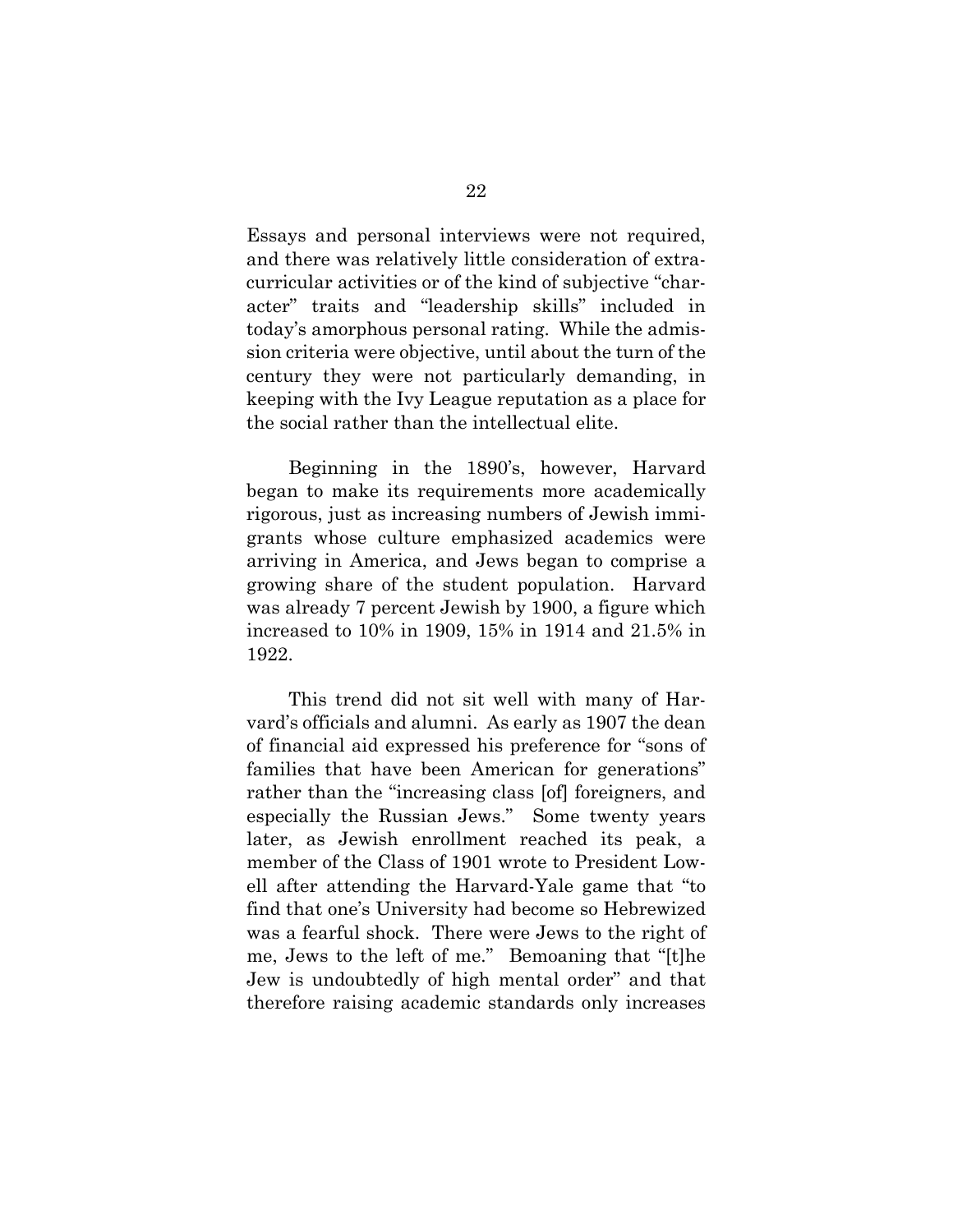their number, the anguished alum beseeched Lowell to "devise a way to bring Harvard back to the position it always held as a 'white man's' college." Harvard J.A. 372; Harvard ECF No. 245.

These concerns found a sympathetic ear in Lowell, who responded that he "had foreseen the peril of having too large of a number of an alien race and had tried to prevent it." Harvard J.A. 373; Harvard ECF No. 246.[19](#page-30-0) Indeed he had. Lowell first warned of the "Jewish problem" in a 1920 letter expressing fear that the rising tide of Jews would "ruin the college" and suggesting a 15% cap on their enrollment. In 1922 he formally proposed such a quota to the faculty,[20](#page-30-1) which instead adopted a geographic diversity plan in an attempt to limit the enrollment of students from Jewish areas.

This did not work and the Jewish numbers continued to increase, reaching 27.6% in 1925. At that point Lowell proposed the imposition of a de facto Jewish quota by the institution of highly discretionary admissions criteria emphasizing subjective measures of "character and personality" rather than

<span id="page-30-0"></span><sup>19</sup> The response on behalf of President Faust some 85 years later to a similarly bigoted alum bemoaning the proliferation of "orientals" on campus, *supra* note [15,](#page-24-1) though not quite as enthusiastic as Lowell's, was nonetheless startlingly blasé for the present era. *See id.*

<span id="page-30-1"></span><sup>20</sup> In a letter to a professor Lowell noted that such a quota "could … be applied to any group of men who did not mingle indistinguishably with the general stream, – let us say Orientals." Harvard J.A. 1132 (punctuation in original).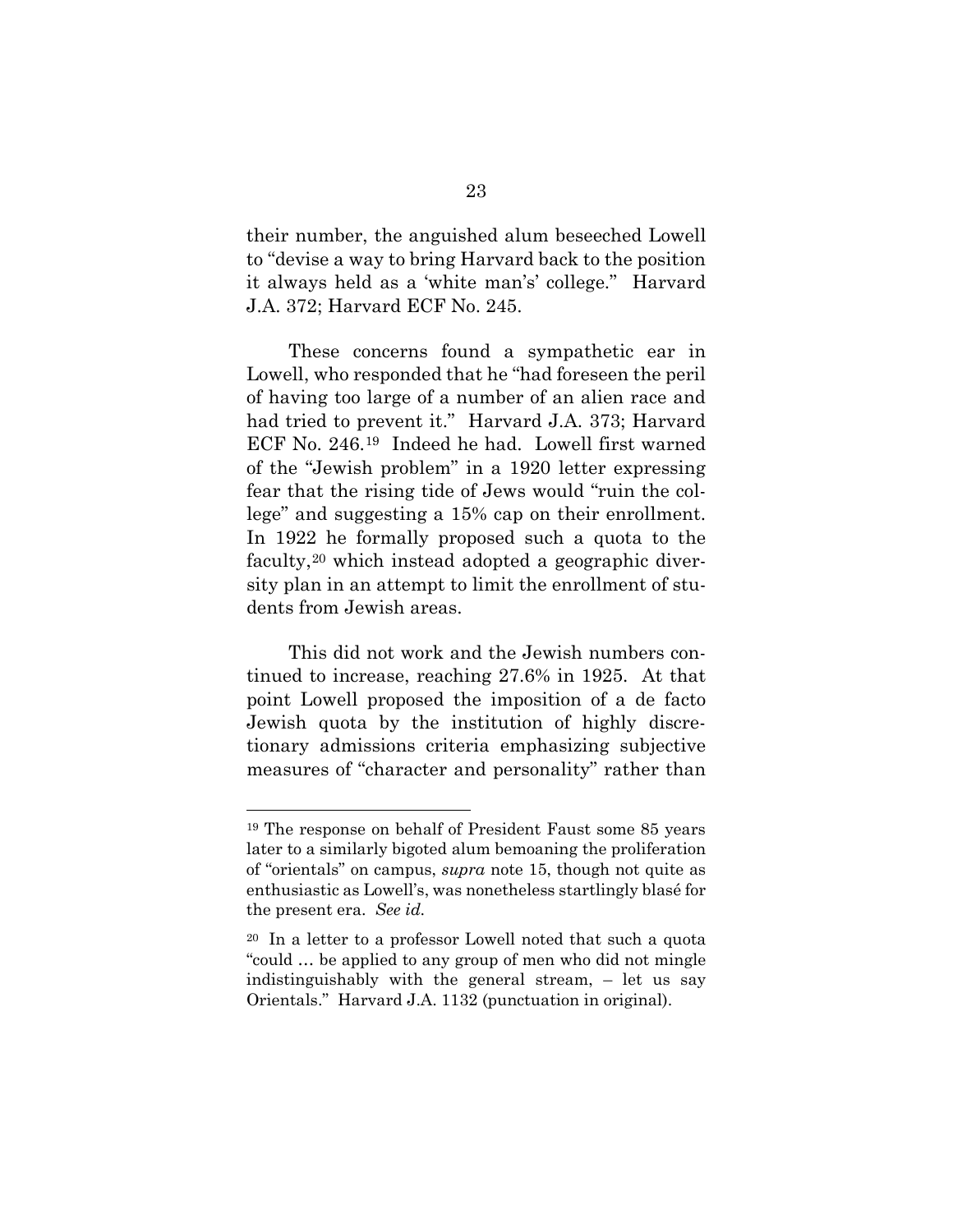exam scores. "To prevent a dangerous increase in the proportion of Jews," he wrote to the Admissions Committee, "I know at present only one way which is at the same time straightforward and effective, and that is a selection by a personal estimate of character." Lowell was quite candid that "a very large proportion of the less desirable, upon this basis, are . . . the Jews."

The Board of Overseers and the faculty adopted this proposal in January, 1926, amending the rules for admission "to lay greater emphasis on selection based on character and fitness." Harvard J.A. 1107. The chairman of the Admissions Committee defended the new "test of character, personality, and promise" in language strikingly akin to that used by Harvard in this case:

> If there should result . . . any substantial change in the proportion of groups in the College . . . this will be due, not to race discrimination or any quota system, but to the failure of particular individuals to possess . . . those evidences of character [and] personality . . . which . . . render them more fit than other individuals to receive all that Harvard has to offer. . . . It will be said that Harvard is discriminating on grounds of race. That will not be true.

### Harvard J.A. 543.

The impact of the holistic policy was immediate and drastic. The percentage of Jews in Harvard's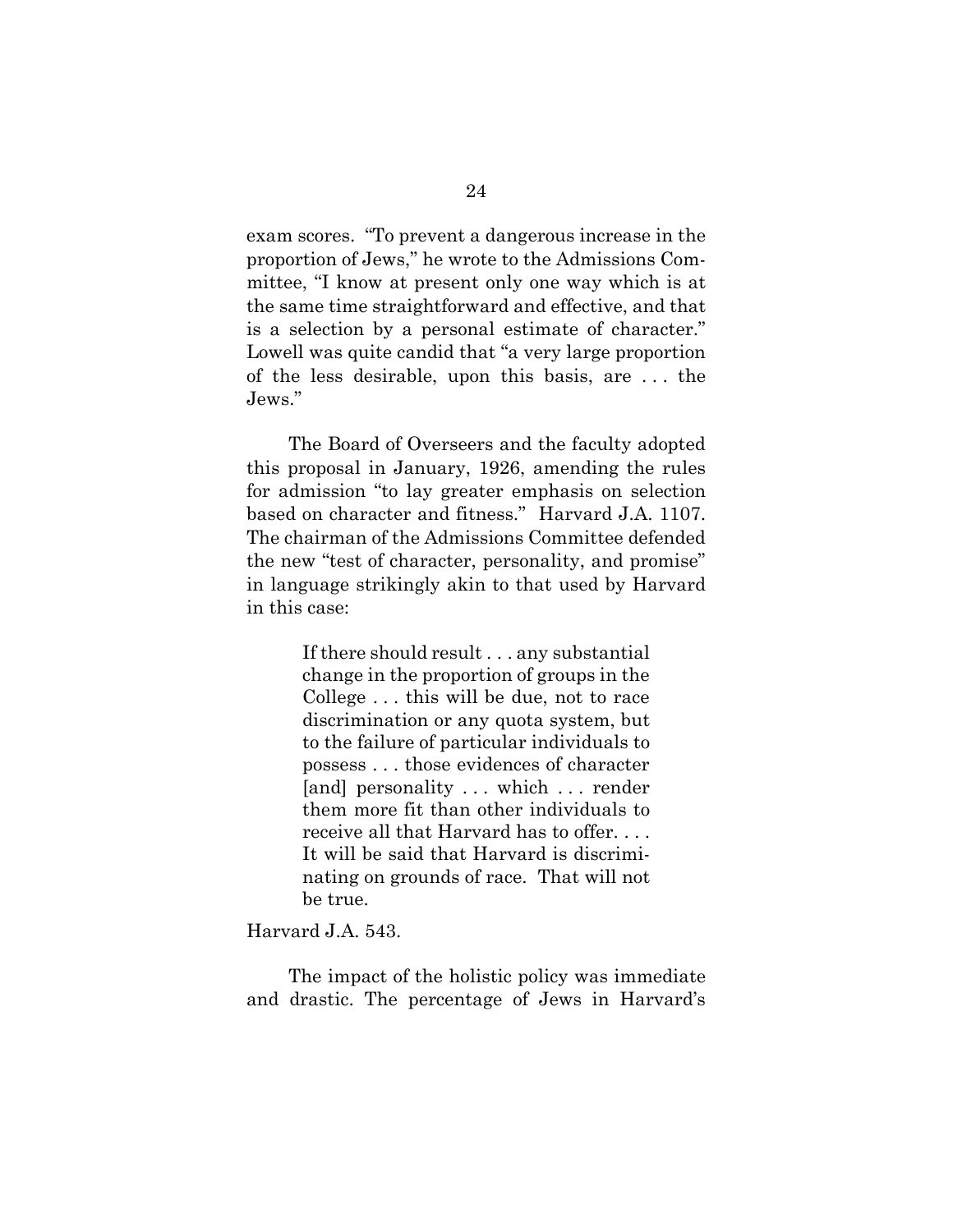freshman class plummeted from over 27% in 1925 to just 15% in 1926, and remained virtually unchanged at about that level until the 1940's. During this time Harvard buttressed this quota by reinforcing the subjective elements of its admissions system, for the first time requiring candidates to submit personal essays and descriptions of their extracurricular activities in an attempt to further emphasize "leadership" skills and "character." Jewish numbers at Harvard did not begin to rebound until after World War II, but even as late as 1952 an Admissions Committee report expressed concern that the impression that Harvard was "dominated by Jews" might cause a loss of "students from upper-income, business backgrounds."

The experience of Asian students over the last several decades under Harvard's holistic admissions plan "exactly replicates th[is] historical pattern … in which Jewish enrollment rose very rapidly, leading to imposition of an informal quota system, after which the number of Jews fell substantially, and thereafter remained roughly constant for decades." Unz, *supra*, at 18. Asian enrollment at Harvard increased from about four percent to ten percent during the early and mid-1980's as Asian immigration grew. *Id.* at 17-18  $\&$  App. C.<sup>21</sup> It then spiked after the Department of Education Office for Civil Rights ("OCR") began an investigation in 1988 into an earlier complaint of discrimination against Asians by Harvard (Harvard J.A. 1344-89; App. to Harvard Pet. Cert. 156-58), peaking

<span id="page-32-0"></span><sup>21</sup> The Appendices to the Unz article are available at http:// www.theamericanconservative.com/articles/meritocracyappendices/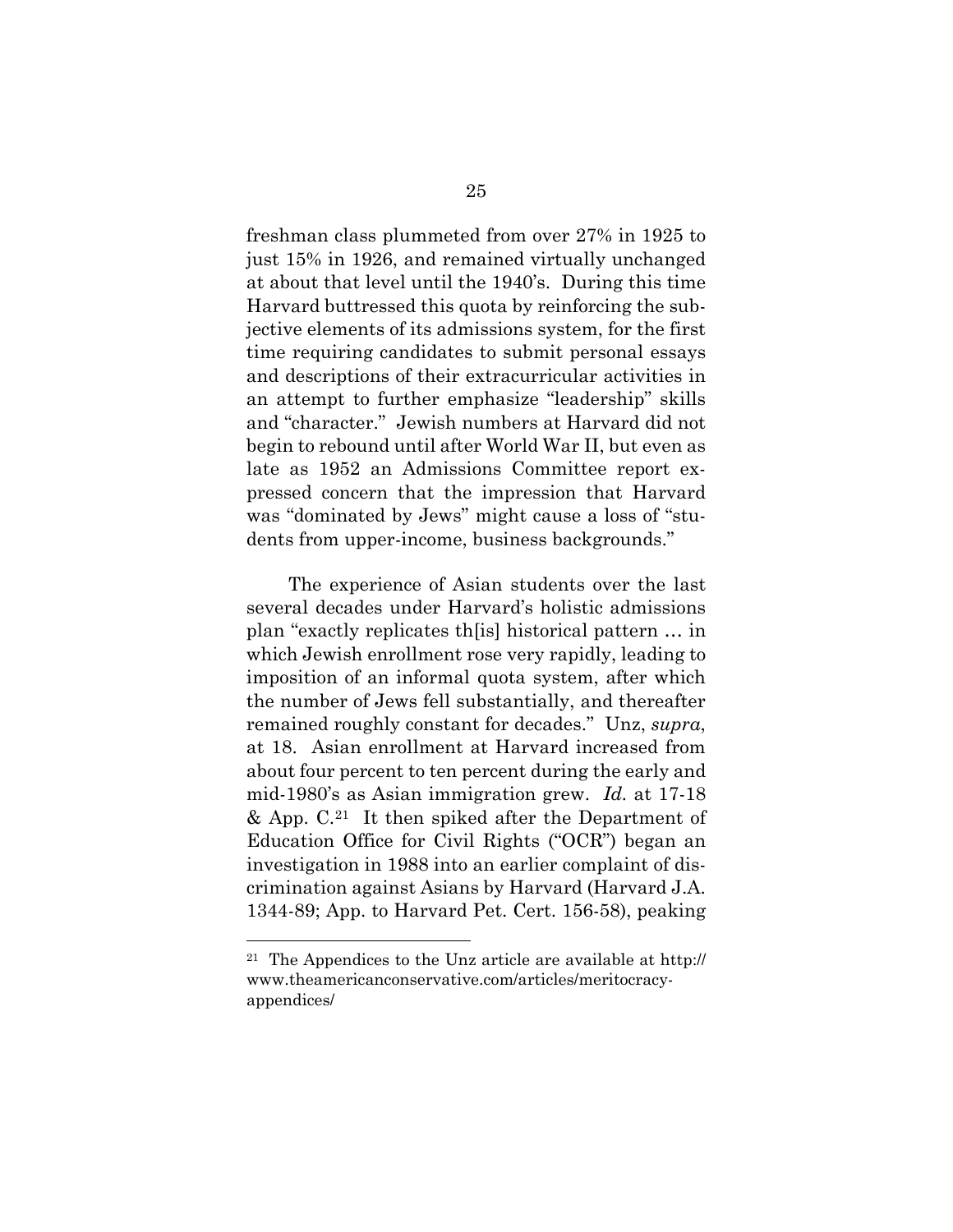at 21% in 1993. Unz, *supra*, at 18 & App. C. However, beginning in 1994, the first year in which all students were admitted after the close of the investigation in 1990, "the Asian numbers went into reverse, generally stagnating or declining during the two decades which followed." *Id.* at 18; *see id.* App. C.

This uncanny parallel is starkly illustrated in the chart below comparing Harvard's Jewish enrollment for the period from 1908 to 1942 with its Asian enrollment for the corresponding period from 1976 to 2010:



Dennis Saffran, *Fewer Asians Need Apply*, City J.,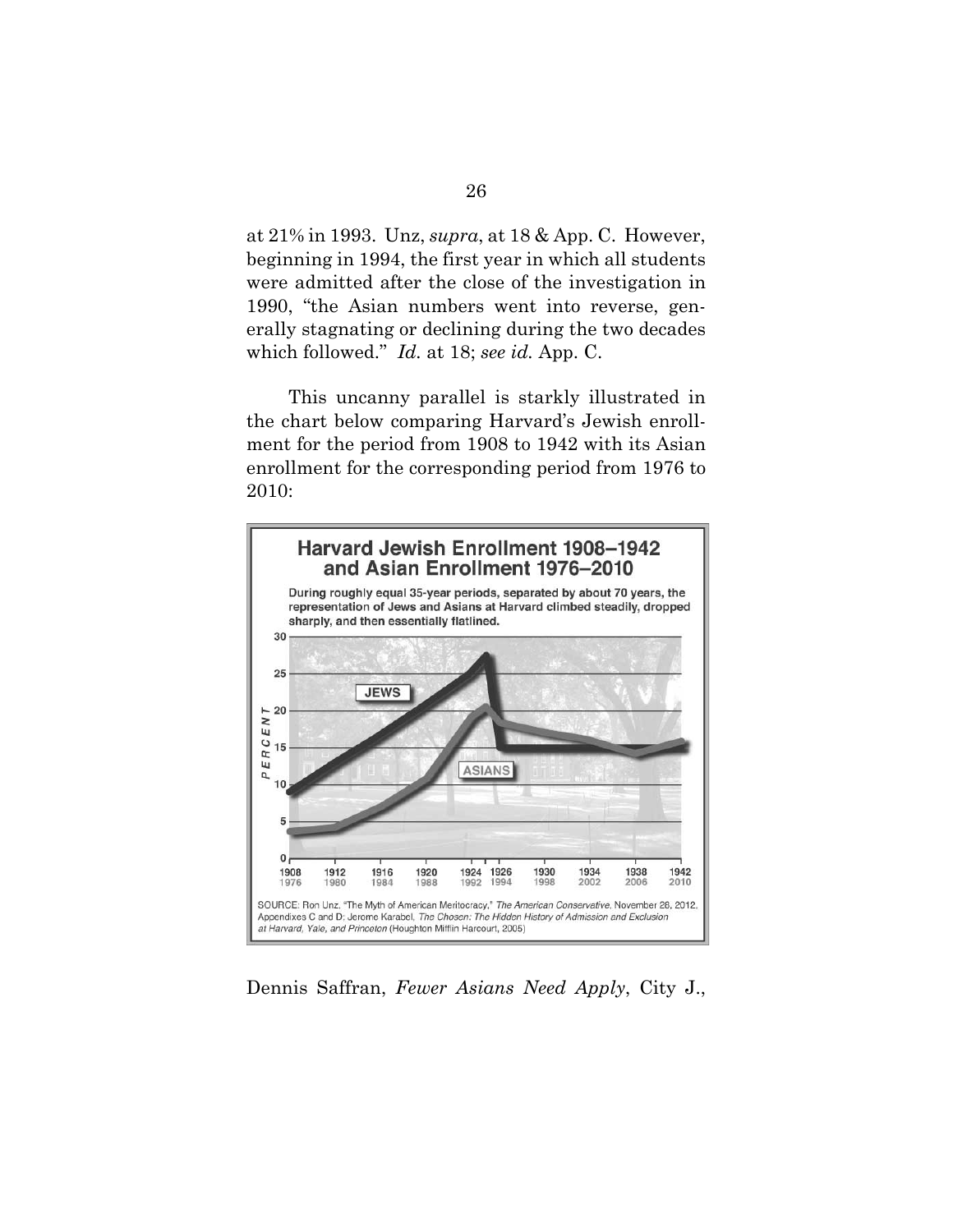Winter 2016, at 38, 43, https://www.city-journal.org/ html/fewer-asians-need-apply-14180.html.<sup>[22](#page-34-0)</sup>

This striking congruence in enrollment trends, the similarity in the stereotypes of Jews then and Asians now as boring, bookish outsiders, and the consistently low personal ratings given to Asian-American applicants now all strongly suggest that, just as it did with Jews in the last century, Harvard now deems another upstart, achievement-oriented minority that has been too successful under the old academic standards to be deficient in the highly subjective and discretionary "personal estimate of character" favored by President Lowell.

This Court has ruled that the "historical background" of a challenged policy is an important consideration in a civil rights case, even when, unlike here, the policy is racially "neutral on its face," and that that "history may be highly relevant, especially where there are contemporary statements [indicating invidious intent] by members of the decisionmaking body" that adopted the policy. *Vill. of Arlington Heights v. Metro. Hous. Dev. Corp.*, 429 U.S. 252, 267, 266, 268 (1977). The present case involves not a facially neutral policy like the zoning ordinance in *Arlington Heights*, but an expressly race-conscious one, and thus the substantive standard is that articulated in *City of Richmond v. J. A. Croson Co.*, 488 U. S. 469,

<span id="page-34-0"></span><sup>22</sup> Asian admission rates subsequently increased following the filing of the present lawsuit, *see* App. to Harvard Pet. Cert. 171 & n.44; Harvard J.A.886; Pet'r Br. 17-18, just as they had temporarily risen during the OCR investigation.